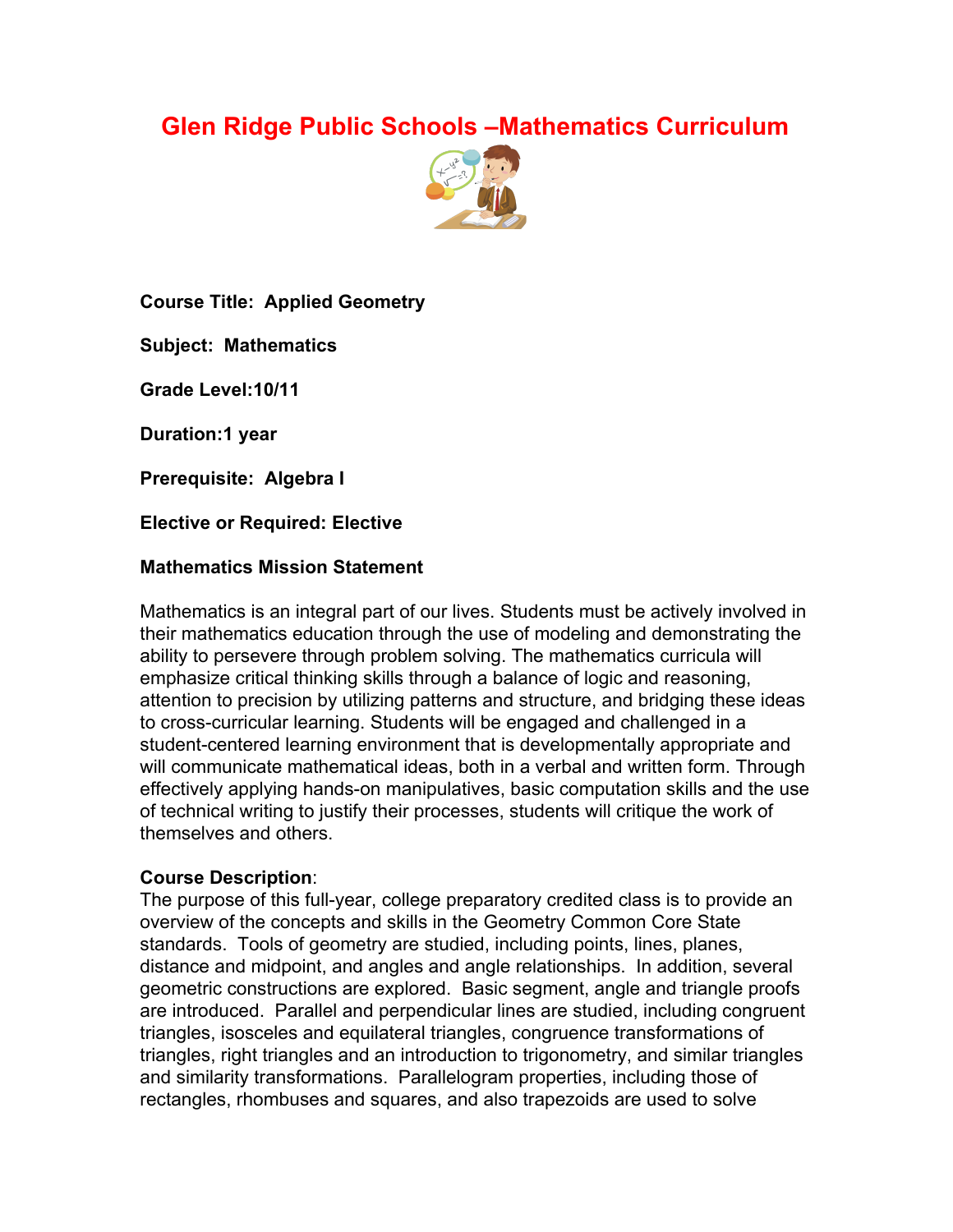problems. Circles, areas of plane figures and volumes of 3D figures are also emphasized. Students will be expected to develop an understanding of these concepts through explorations, investigations, cooperative learning, technology and problem-solving.

**Author**: Kimberly Burk **Date Submitted**: Summer 2017

# **Applied Geometry**

# **Topic/Unit: Lines and Angles**

### **Approximate # Of Weeks: 4**

**Essential Questions:**

- **1. What tools and methods can you use to copy a segment and bisect a segment?**
- **2. How do you use the distance formula to find distances and lengths in the coordinate plane?**
- **3. How do you use the midpoint formula to find the midpoint of a line segment in a coordinate plane?**
- **4. What tools and methods can you use to copy an angle and bisect an angle?**
- **5. What tools and methods can you use to construct parallel lines and perpendicular lines?**
- **6. How do you prove basic theorems about line segments and angles?**

### **Upon completion of this unit students will be able to:**

- Name geometric figures (points, lines, planes, rays, segments, angles, parallel and perpendicular lines, skew lines,
- Copy and bisect a segment
- Find distance in the coordinate plane
- Use the distance formula
- Find midpoints of line segments in the coordinate plane
- Use the midpoint formula
- Copy an angle
- Construct the bisector of an angle
- Construct parallel lines
- Construct a perpendicular bisector
- Construct a perpendicular to a line (through a point not on the line)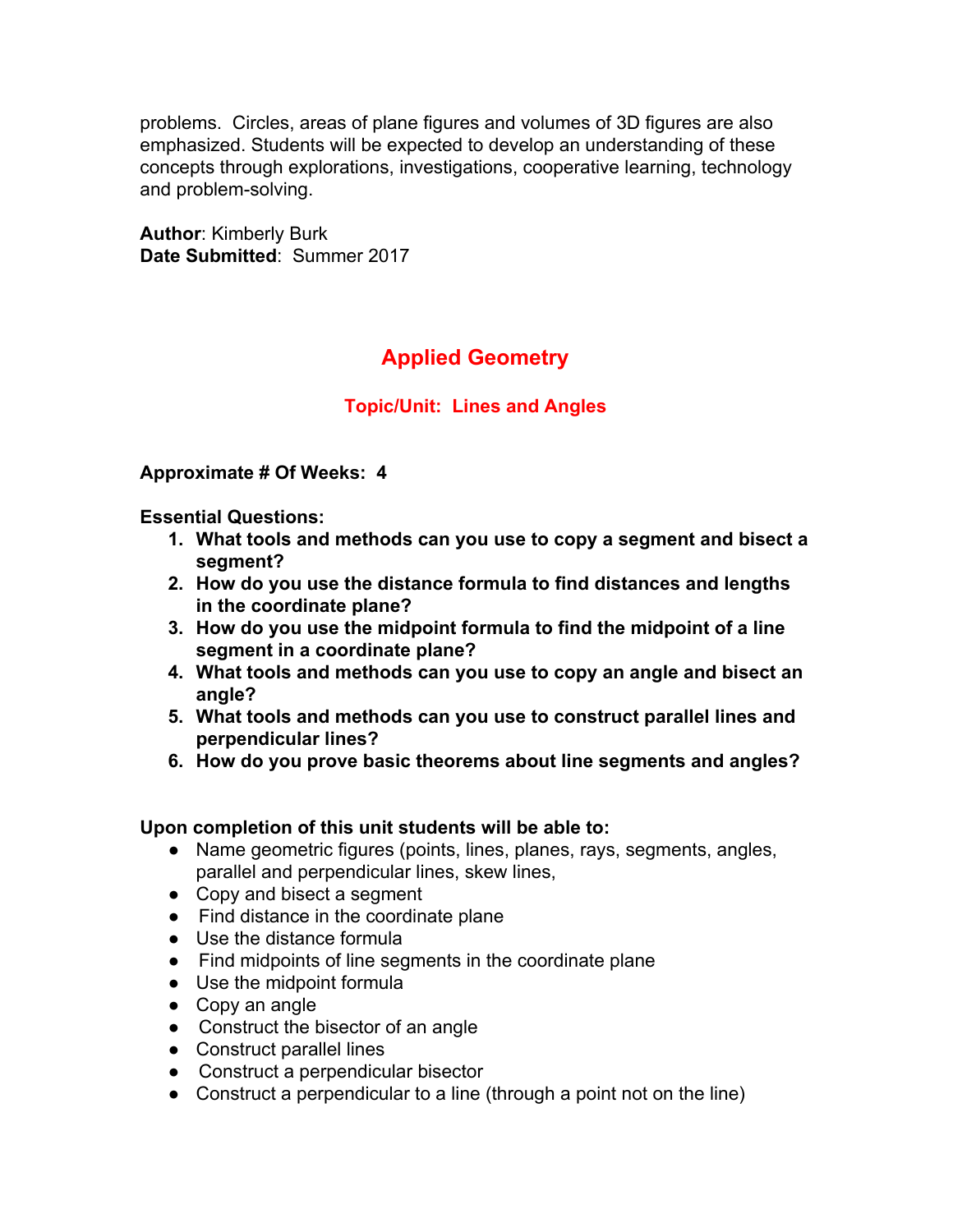- Use basic theorems about line segments and angles (properties of equality, segment addition, angle addition, linear pair, complementary, supplementary and vertical angles) to solve problems and prove statements.
- Use basic theorems about parallel and perpendicular lines (corresponding angles, same-side interior angles, alternate interior angles, alternate exterior angles, converse of the same-side interior angles, converse of alternate interior angles, converse of corresponding angles, equal-pair linear pair) to solve problems and prove statements.
- To find the slope of a line
- To use slope to identify parallel and perpendicular lines
- To write the equations of lines in the coordinate plane, graph them and classify as parallel, perpendicular, intersecting or coinciding

# **NJCCS**: G.CO #1, 9, 12; G.GPE #4,5

# **Interdisciplinary Standards (njcccs.org)**

- Standard 5.1 Science Practices
- Standard 8.1 -- Computer and Information Literacy
- Standard  $8.2 -$  Technology Education
- Standard 9.1 21st Century Life & Career Skills
- Standard 9.3 Career Awareness, Exploration, and Preparation

# **Activities – include 21 st Century Technologies:**

- SmartBoard lessons
- Lecture and class discussion
- Guided notes
- Geogebra online graphing exploration
	- o Technology Lab 1.2 Explore Properties Associated with Points
	- o Technology Lab 3-6 Explore Parallel and Perpendicular Lines
- Connecting Geometry to Algebra--Systems of Equations
- Khan Academy
- Youtube videos

### **Enrichment Activities**:

- 2-3 Geometry Lab--Solve Logic Puzzles
- Practice A and B worksheets
- Kuta worksheet
- TeachersPayTeachers various activities
- College Entrance Exam Practice

### **Methods of Assessments/Evaluation:**

- Verbal Assessment
- Open Ended Questions
- Online Quizzes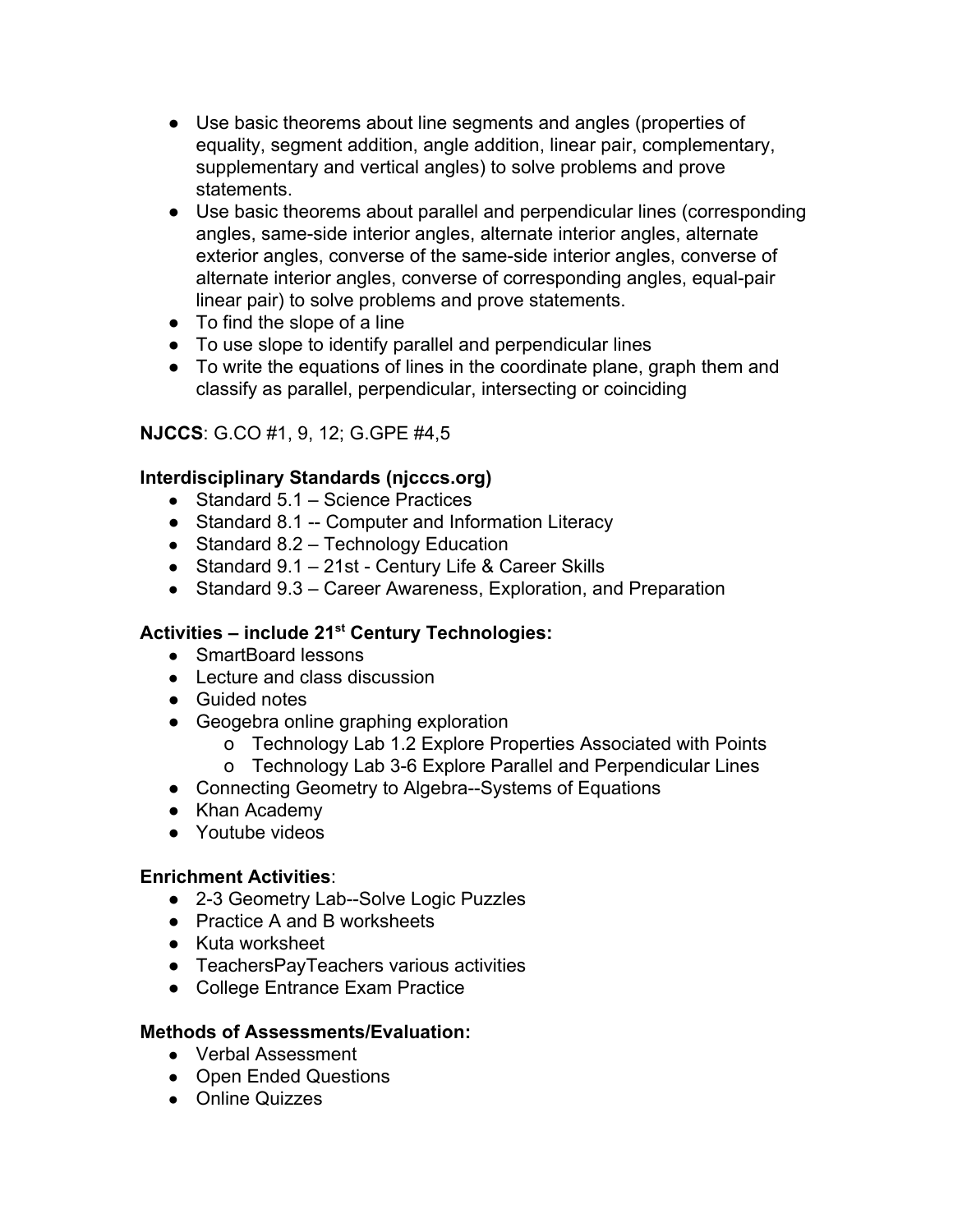- Homework
- Quizzes
- Check it Out Problems (questions during lecture)
- Thumbs up/down
- Think-pair-share
- Dry erase/blackboard response
- Kahoot
- Graded classwork
- Partner activities
- Google Classroom exit ticket/question
- Chapter Test
- Individual problem assessment during lesson
- Graphing calculator/Geogebra check
- Self-Assessment (4-3-2-1)

- Online Textbook Information: my.hrw.com, connected.mcgraw-hill.com
- Google Classroom
- Geogebra
- TI-84 Graphing calculator
- youtube channel: YayMath and others
- Khan Academy
- Hand-held Manipulatives

# **Topic/Unit: Triangles, Congruence, and Congruence Transformations**

### **Approximate # Of Weeks: 8 weeks**

### **Essential Questions:**

- 1. What does it mean for two figures to be congruent?
- 2. What can you conclude about two triangles that are congruent?
- 3. How do you use congruence criteria SSS, SAS, ASA, and AAS to prove triangles congruent?
- 4. What can you say about the sum of the angle measures in a triangle?
- 5. What can you say about the base angles of an isosceles triangle?
- 6. How do you write a coordinate proof?
- 7. What transformation preserve the congruence of a figure?
- 8. How do you draw the image of a figure under a reflection, translation and rotation?

### **Upon completion of this unit students will be able to:**

- Classify triangles by angle measures and side lengths
- Determine if figures are congruent
- Use the SSS postulate to test for triangle congruence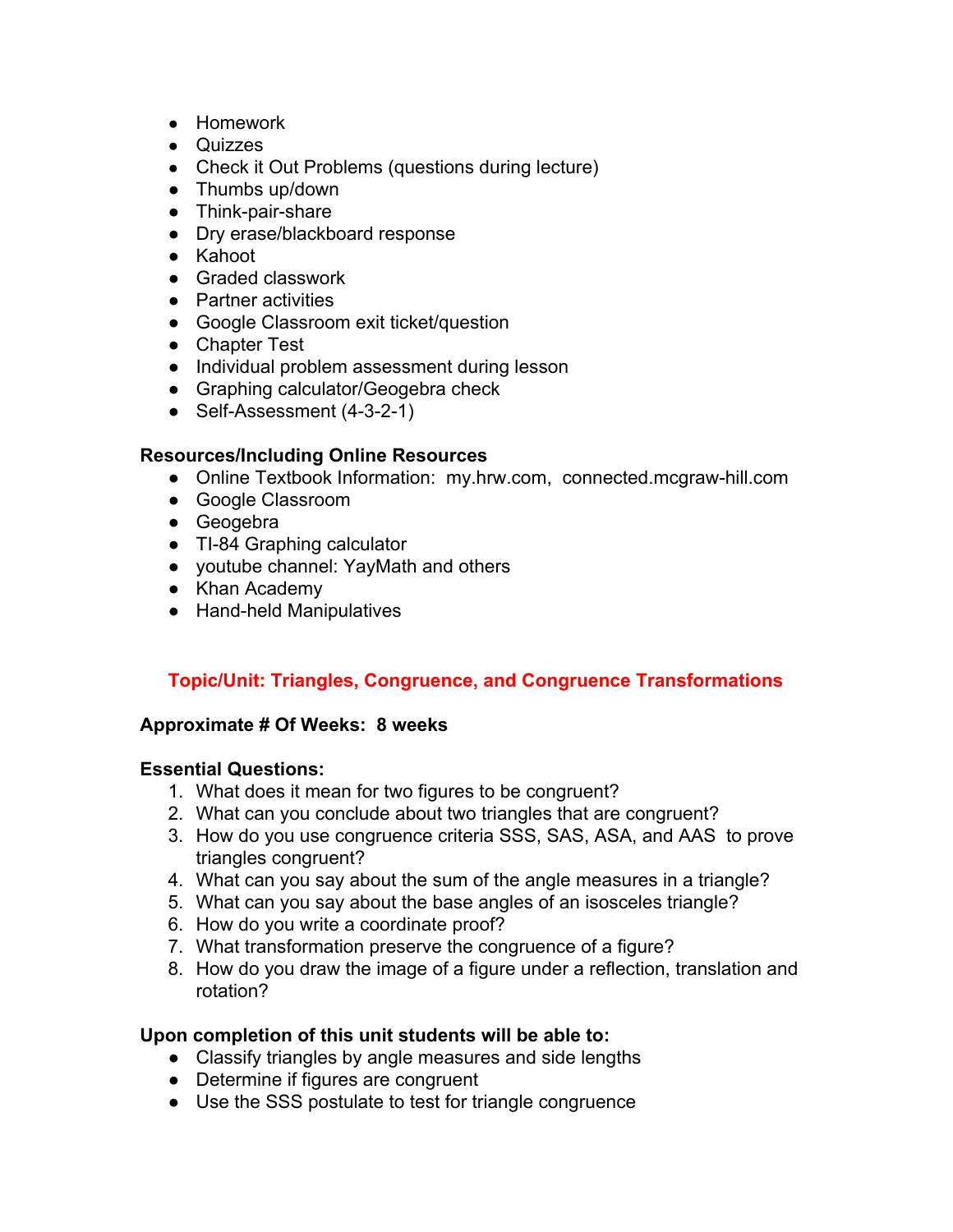- Use the SAS postulate to test for triangle congruence
- Use the ASA postulate to test for triangle congruence
- Use the AAS postulate to test for triangle congruence
- Use the HL postulate to test for triangle congruence
- Find unknown dimensions in congruent triangles (using CPCTC)
- Apply the triangle-sum theorem
- Apply the exterior angle theorem
- Apply the Third Angles Theorem
- Use properties of isosceles triangles
- Use properties of equilateral triangles
- Use coordinates to prove simple geometric theorems
- Classify the congruence transformations: Translations Reflections and Rotations
- Draw a reflection image in the coordinate plane
- Draw a translation image using a vector in the coordinate plane
- Draw a rotation image in the coordinate plane
- Specify a sequence of transformations that will carry a given figure onto another or itself (symmetry)

### **NJCCS**

● G.CO #1, 5-10, 12; G.GPE.4, G.SRT #5

# **Interdisciplinary Standards (njcccs.org)**

- Standard 5.1 Science Practices
- Standard 8.1 -- Computer and Information Literacy
- Standard 8.2 Technology Education
- Standard 9.1 21st Century Life & Career Skills
- Standard 9.3 Career Awareness, Exploration, and Preparation

# **Activities – include 21 st Century Technologies:**

- SmartBoard lessons
- Lecture and class discussion
- Guided notes
- Construction: Congruent Triangles using SAS and ASA
- Geogebra online graphing exploration
	- o Technology Lab 1.7 Explore Transformations
	- o Technology Lab 4-4 Explore SSS and SAS Triangle Congruence'
	- o Technology Lab 4-6 Predict Other Triangle Congruence Relationships
	- o Explore the congruence transformations
- Khan Academy
- Youtube videos

### **Enrichment Activities:**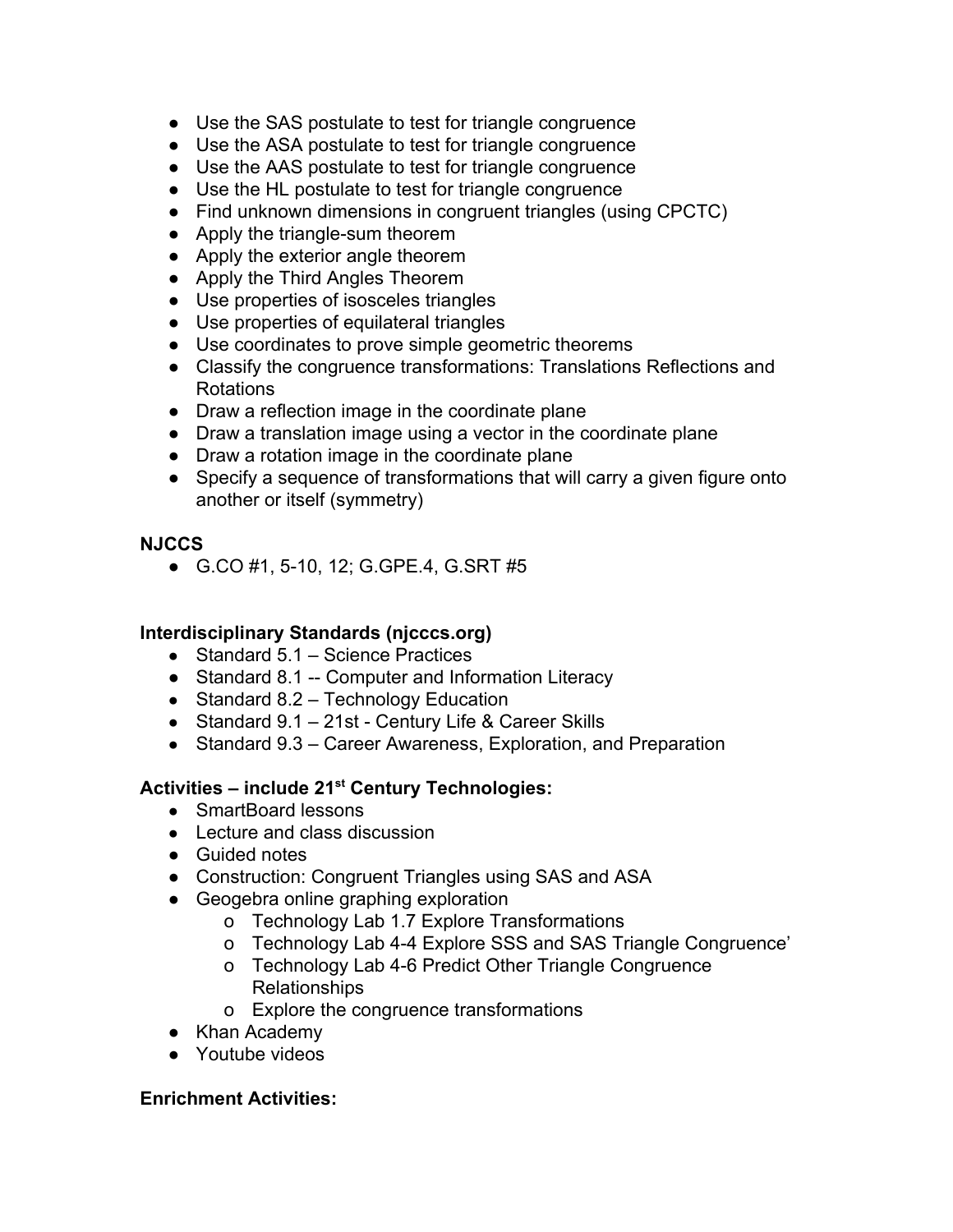- Math and Art: M.C. Escher,
- Math and Art: Tessellations
- Extension: Solids of Rotation
- Multi-Step Test Prep--Triangles and Congruence Origami
- Practice A and B worksheets
- Kuta worksheet
- TeachersPayTeachers various activities
- College Entrance Exam Practice

#### **Methods of Assessments/Evaluation:**

- Verbal Assessment
- Open Ended Questions
- Online Quizzes
- Homework
- Quizzes
- Check it Out Problems (questions during lecture)
- Thumbs up/down
- Think-pair-share
- Dry erase/blackboard response
- Kahoot
- Graded classwork
- Partner activities
- Google Classroom exit ticket/question
- Chapter Test
- Individual problem assessment during lesson
- Graphing calculator/Geogebra check
- Self-Assessment (4-3-2-1)

### **Resources/Including Online Resources**

- Online Textbook Information: my.hrw.com, connected.mcgraw-hill.com
- Google Classroom
- Geogebra
- TI-84 Graphing calculator
- youtube channel: YayMath and others
- Khan Academy

# **Topic/Unit: Special Properties of Triangles**

### **Approximate # Of Weeks: 3**

### **Essential Questions:**

**1. What properties can be applied to perpendicular bisectors?**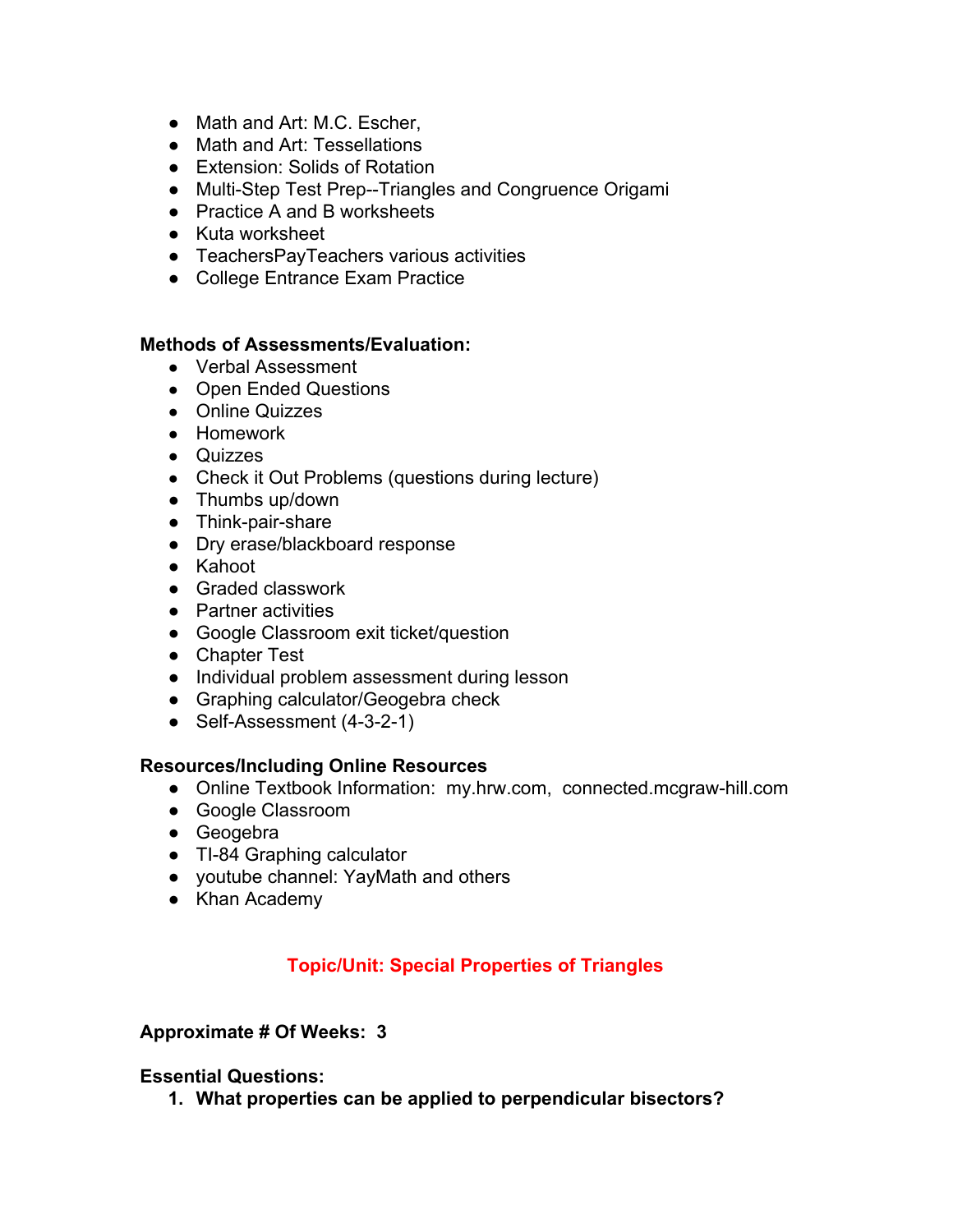- **2. What properties can be applied to angle bisectors?**
- **3. Why is the centroid a special point in a triangle?**
- **4. What properties are there of the midsegment of a triangle?**
- **5. What inequality relationships can be found in 1 and 2 triangles?**

#### **Upon completion of this unit students will be able to:**

- To apply the Perpendicular Bisector Theorem and its converse to solve problems
- To apply the Angle Bisector Theorem and its converse to solve problems
- To apply the Centroid theorem to solve problems
- To apply the Triangle Midsegment Theorem to solve problems
- To use the Angle-Side relationships in triangles to order the sides and angles in 1 triangle
- To use the Triangle Inequality Theorem to determine the validity of a triangle
- To use the Hinge Theorem and its converse to compare angles and sides in 2 triangles

**NJCCS G.CO.9,10 G.C.3 G.MG.2**

### **Interdisciplinary Standards (njcccs.org)**

- Standard 5.1 Science Practices
- Standard 8.1 -- Computer and Information Literacy
- Standard 8.2 Technology Education
- Standard 9.1 21st Century Life & Career Skills
- Standard 9.3 Career Awareness, Exploration, and Preparation

# **Activities – include 21 st Century Technologies:**

- SmartBoard lessons
- Lecture and class discussion
- Guided notes
- Construction: Centroid of a Triangle
- Construction: Midsegment of a Triangle
- Geogebra online graphing exploration-
	- o Perpendicular and Angle Bisectors
	- o Geometry lab 5-5 Explore Triangle Inequalities
- Khan Academy
- Youtube videos

### **Enrichment Activities**: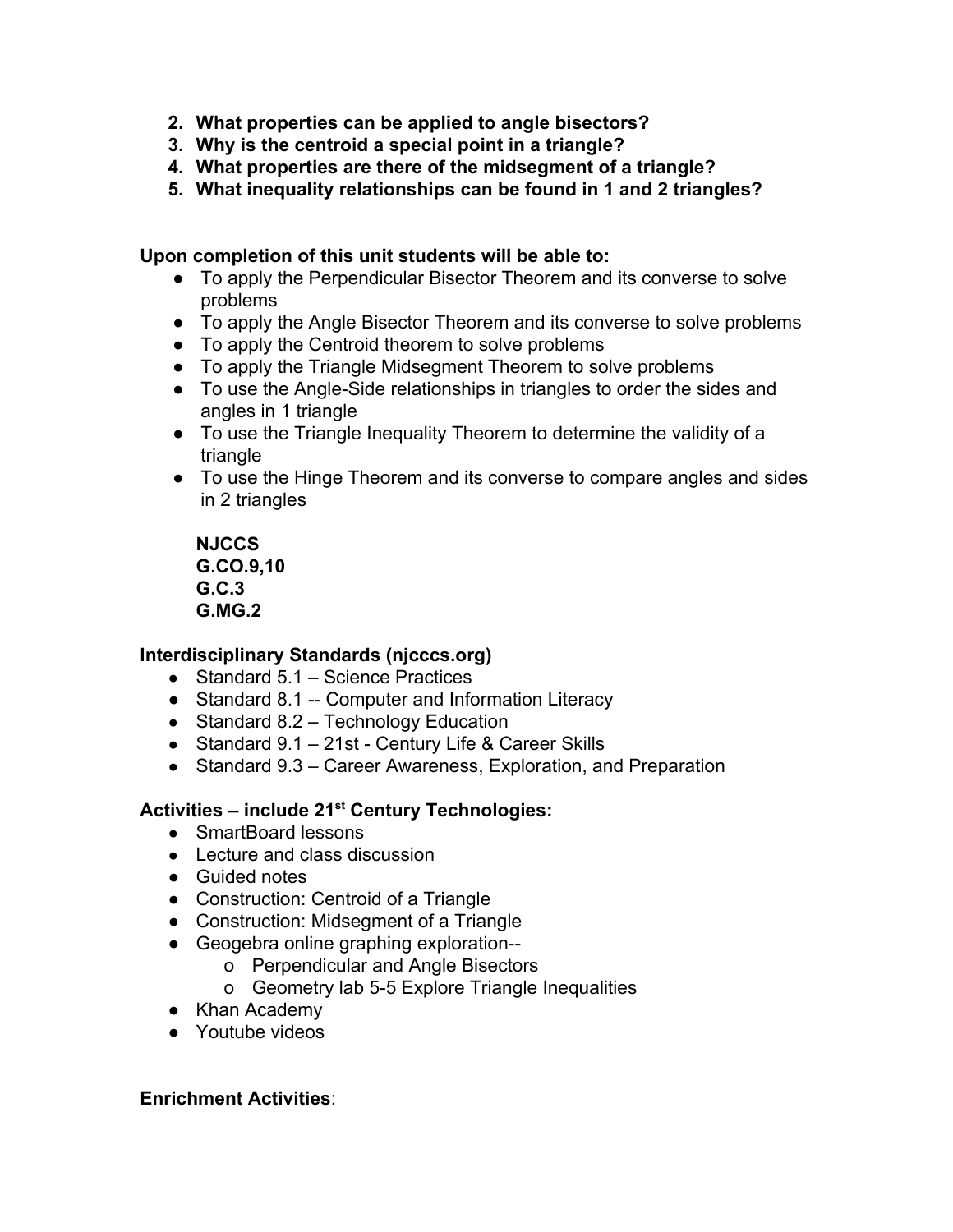- Practice A and B worksheets
- Kuta worksheet
- TeachersPayTeachers various activities
- College Entrance Exam Practice

#### **Methods of Assessments/Evaluation:**

- Verbal Assessment
- Open Ended Questions
- Online Quizzes
- Homework
- Quizzes
- Check it Out Problems (questions during lecture)
- Thumbs up/down
- Think-pair-share
- Dry erase/blackboard response
- Kahoot
- Graded classwork
- Partner activities
- Google Classroom exit ticket/question
- Chapter Test
- Individual problem assessment during lesson
- Graphing calculator/Geogebra check
- Self-Assessment (4-3-2-1)

### **Resources/Including Online Resources**

- Online Textbook Information: my.hrw.com, connected.mcgraw-hill.com
- Google Classroom
- Geogebra
- TI-84 Graphing calculator
- youtube channel: YayMath and others
- Khan Academy

# **Topic/Unit: Similarity and Similarity Transformations**

### **Approximate # Of Weeks: 4**

- **1. What does it mean for two figures to be similar?**
- **2. What can you conclude about similar triangles and how can you prove triangles are similar?**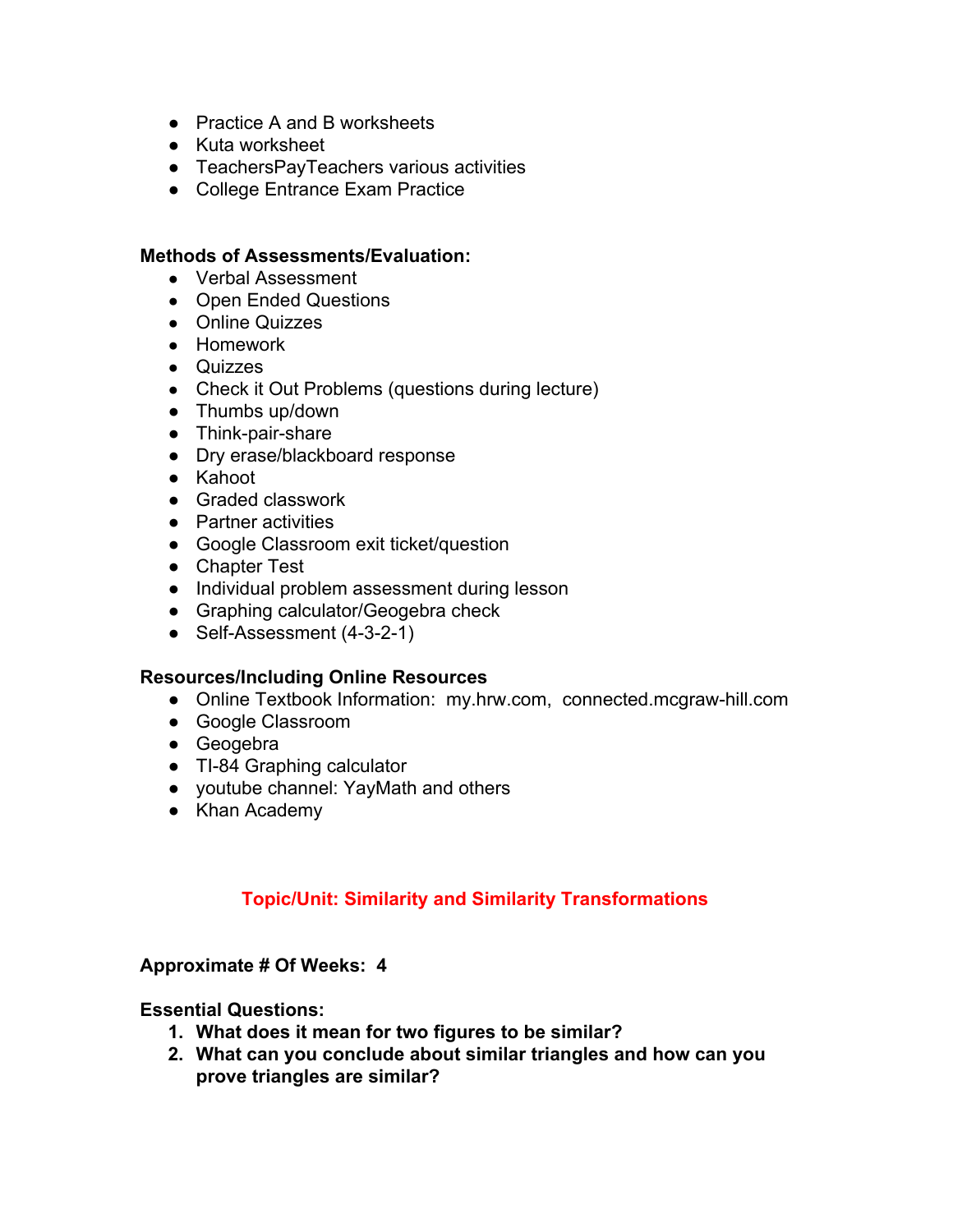- **3. How can you use similar triangles and similar rectangles to solve problems?**
- **4. How does a line that is parallel to one side of a triangle divide the two sides that it intersects?**
- **5. What are the key properties of dilations?**
- **6. How do you draw the image of a figure under a dilation?**

### **Upon completion of this unit students will be able to:**

- Solve problems using the properties of similar polygons
- Use proportions to identify similar polygons
- Use similar triangles to solve problems
- Identify similar triangles and use triangle similarity theorems: AA, SSS and SAS
- Use proportional parts within triangles
- Apply the Triangle Proportionality Theorem and Corollaries to solve problems
- Apply the Triangle Angle Bisector Theorem to solve problems
- Use scale drawings to solve problems
- To use scale factor to id and draw dilations
- Verify similarity after a similarity transformation

# **NJCCS**

G.C #1; G.CO #2, 8; G.MG #3; G.SRT #1- 5

# **Interdisciplinary Standards (njcccs.org)**

- Standard 5.1 Science Practices
- Standard 8.1 -- Computer and Information Literacy
- Standard 8.2 Technology Education
- Standard 9.1 21st Century Life & Career Skills
- Standard 9.3 Career Awareness, Exploration, and Preparation

# **Activities – include 21 st Century Technologies:**

- SmartBoard lessons
- Lecture and class discussion
- Guided notes
- Geogebra online graphing exploration
	- o 7-3 Technology Lab--Predict Triangle Similarity Relationships
	- o Construction of the Triangle Proportionality Theorem
	- o Construction of the Angle Bisector Theorem
- Similar Triangle Sort
- Khan Academy
- Youtube videos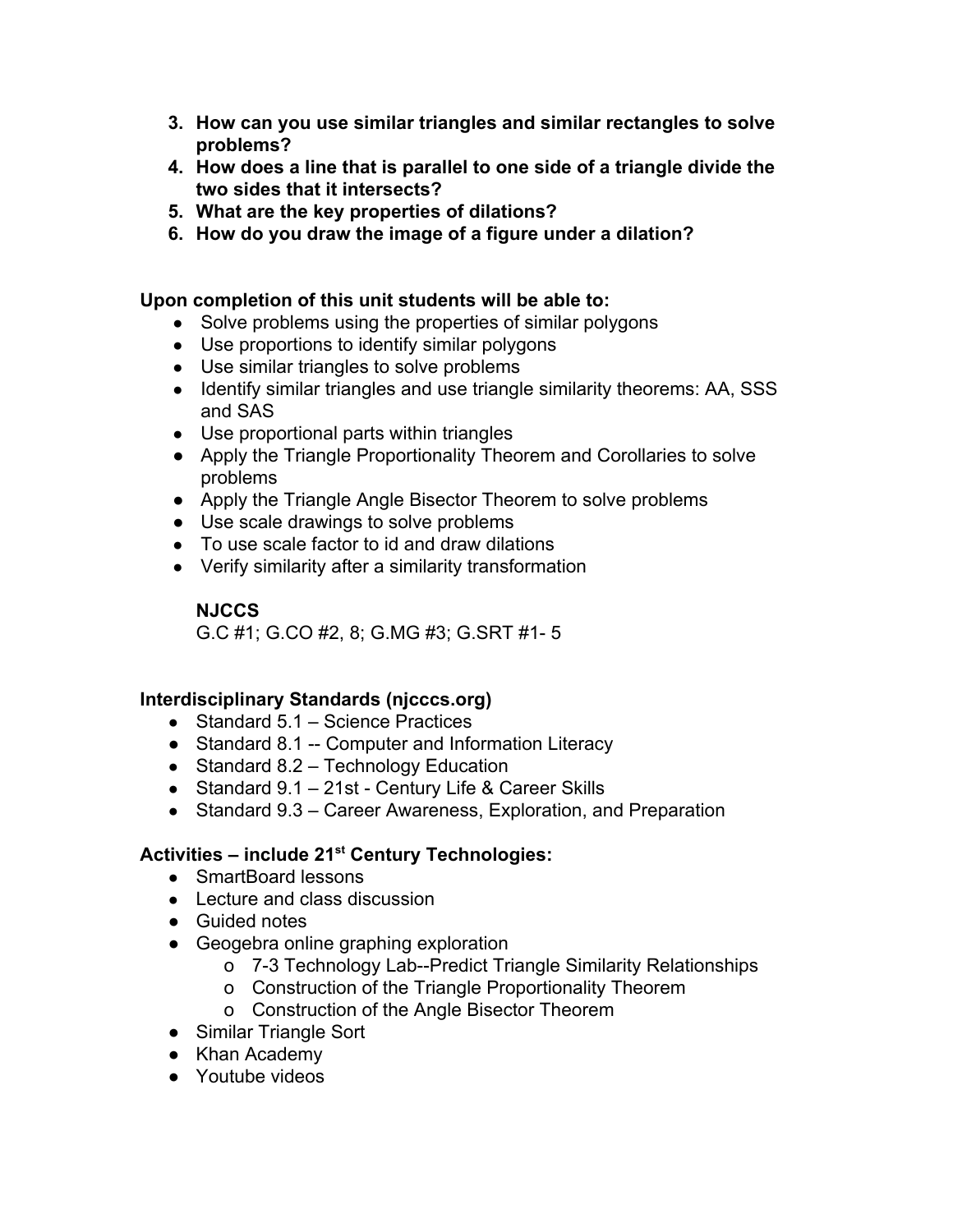### **Enrichment Activities**:

- Segment Partition Extension
- Practice A and B worksheets
- Kuta worksheet
- TeachersPayTeachers various activities
- College Entrance Exam Practice

#### **Methods of Assessments/Evaluation:**

- Verbal Assessment
- Open Ended Questions
- Online Quizzes
- Homework
- Quizzes
- Check it Out Problems (questions during lecture)
- Thumbs up/down
- Think-pair-share
- Dry erase/blackboard response
- Kahoot
- Graded classwork
- Partner activities
- Google Classroom exit ticket/question
- Chapter Test
- Individual problem assessment during lesson
- Graphing calculator/Geogebra check
- Self-Assessment (4-3-2-1)

#### **Resources/Including Online Resources**

- Online Textbook Information: my.hrw.com, connected.mcgraw-hill.com
- Google Classroom
- Geogebra
- TI-84 Graphing calculator
- youtube channel: YayMath and others
- Khan Academy

# **Topic/Unit: Right Triangles and Trigonometry**

#### **Approximate # Of Weeks: 4**

#### **Essential Questions:**

1. How do you find the sine, cosine, and tangent ratios for an acute angle or a right triangle?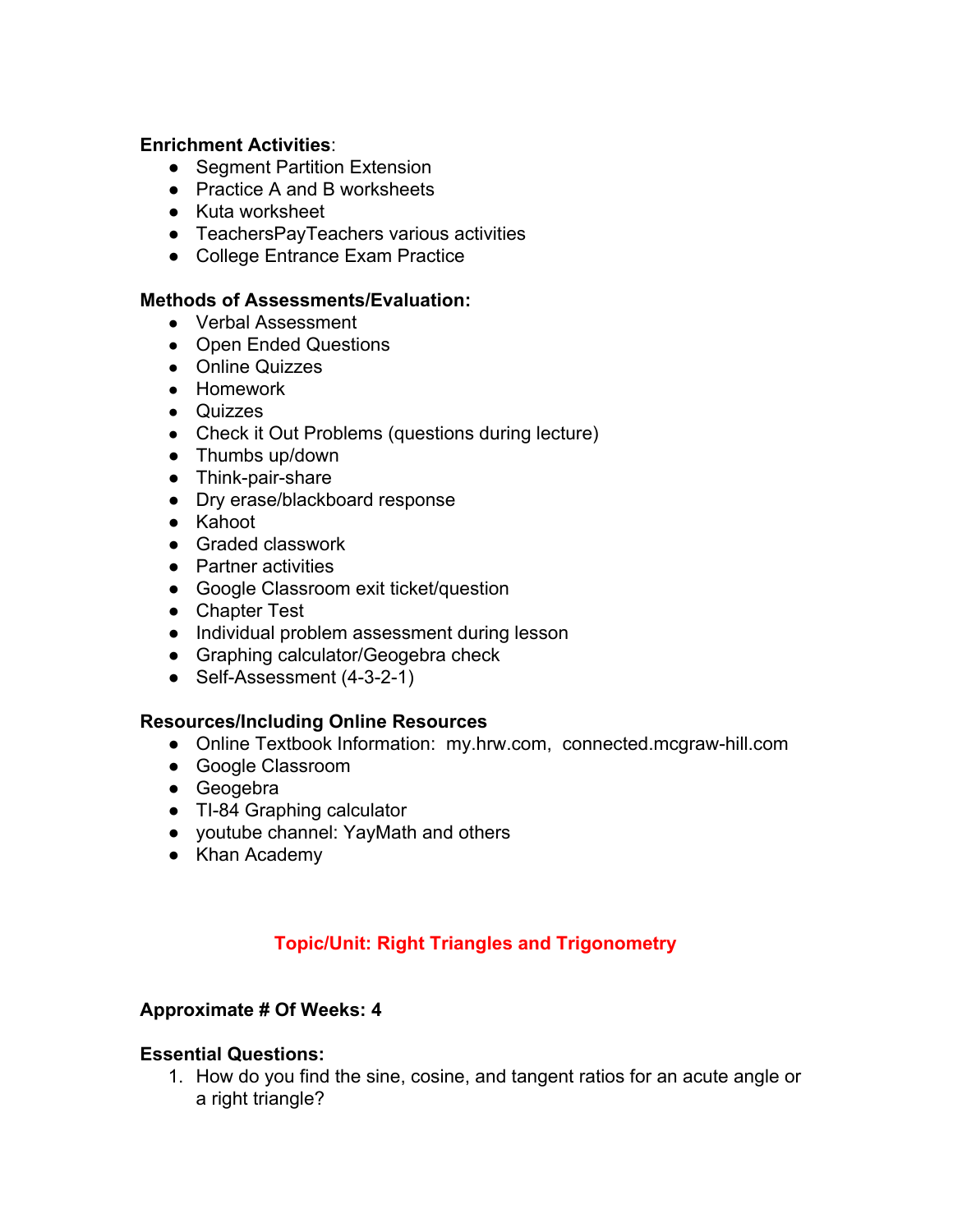- 2. What can you say about the side lengths and the trigonometric ratios associated with special right triangles?
- 3. How do you find an unknown angle measure in a right triangle?

### **Upon completion of this unit students will be able to:**

- To use the Pythagorean Theorem to find missing sides of a right triangle
- To use the converse of the Pythagorean Theorem and Pythagorean inequalities to classify triangles
- To use similarity relationships in right triangles to find missing sides
- Use trigonometric ratios to find side lengths in right triangles
- Use inverse trigonometric ratios to find angle measure in right triangles
- Use the properties of 45-45-90 triangles to find side lengths
- Use the properties of 30-60-90 triangles to find side lengths
- Use trigonometry to solve angles of depression and elevation applied problems

# **NJCCS**: G.SRT #6-8

# **Interdisciplinary Standards (njcccs.org)**

- Standard 5.1 Science Practices
- Standard 8.1 -- Computer and Information Literacy
- Standard 8.2 Technology Education
- Standard 9.1 21st Century Life & Career Skills
- Standard 9.3 Career Awareness, Exploration, and Preparation

# **Activities – include 21 st Century Technologies:**

- SmartBoard lessons
- Lecture and class discussion
- Guided notes
- Geogebra online graphing exploration
- Khan Academy
- Youtube videos
- ●

### **Enrichment Activities**:

- Extension: Trigonometric Ratios and Complementary Angles
- Practice A and B worksheets
- Kuta worksheet
- TeachersPayTeachers various activities
- College Entrance Exam Practice

### **Methods of Assessments/Evaluation:**

● Verbal Assessment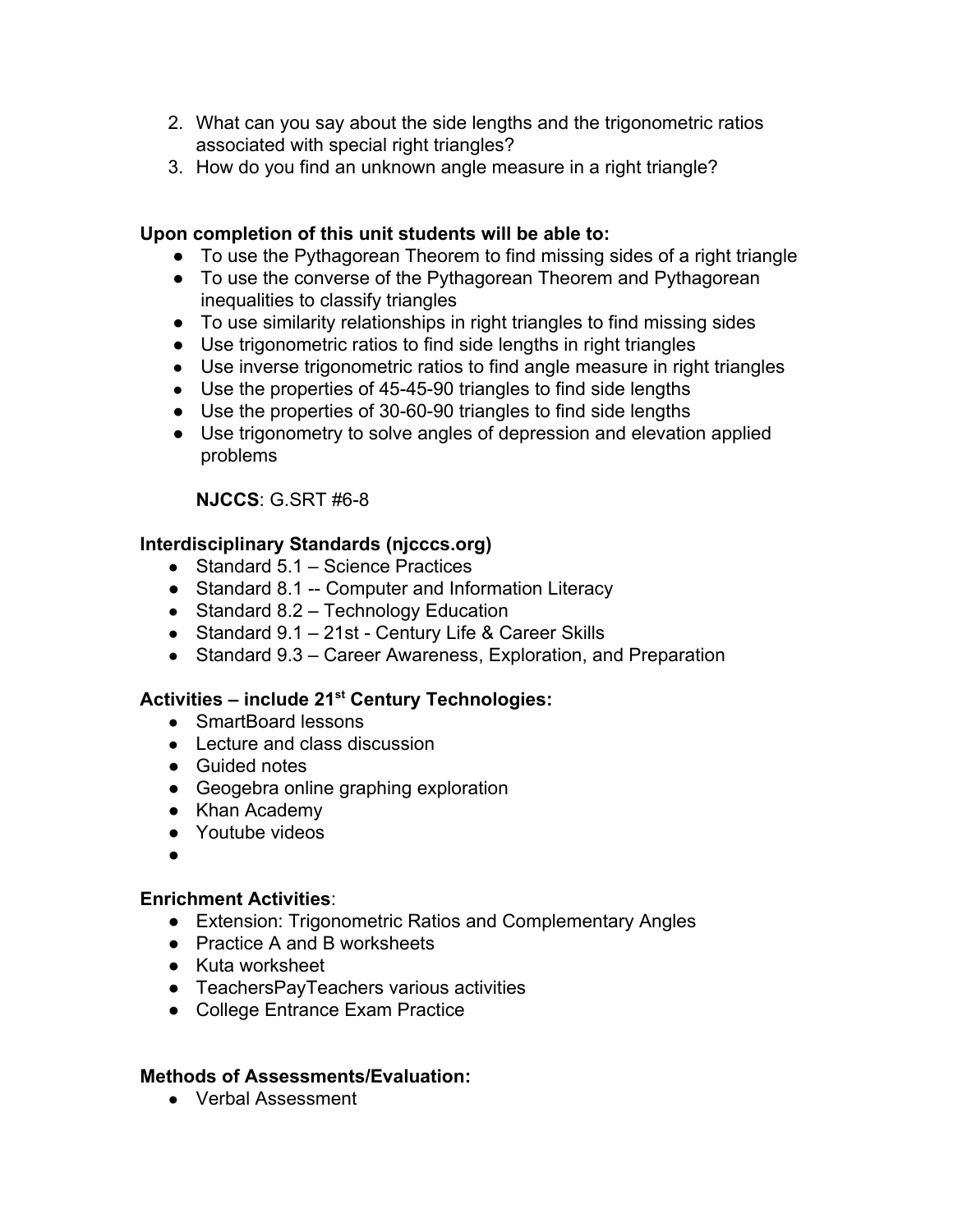- Open Ended Questions
- Online Quizzes
- Homework
- Quizzes
- Check it Out Problems (questions during lecture)
- Thumbs up/down
- Think-pair-share
- Dry erase/blackboard response
- Kahoot
- Graded classwork
- Partner activities
- Google Classroom exit ticket/question
- Chapter Test
- Individual problem assessment during lesson
- Graphing calculator/Geogebra check
- Self-Assessment (4-3-2-1)

- Online Textbook Information: my.hrw.com, connected.mcgraw-hill.com
- Google Classroom
- Geogebra
- TI-84 Graphing calculator
- youtube channel: YayMath and others
- Khan Academy

# **Topic/Unit: Quadrilaterals and Polygons**

### **Approximate # Of Weeks: 4**

### **Essential Questions:**

- **1. What can you conclude about the sides and angles of parallelograms?**
- **2. What can you conclude about the diagonals of a parallelogram?**
- **3. What criteria can you use to prove that a quadrilateral is a parallelogram?**
- **4. What are the side, angle and diagonal properties of rectangles,rhombuses and squares?**
- **5. How does a trapezoid differ from a parallelogram?**

### **Upon completion of this unit students will be able to:**

• Classify polygons based on sides and angles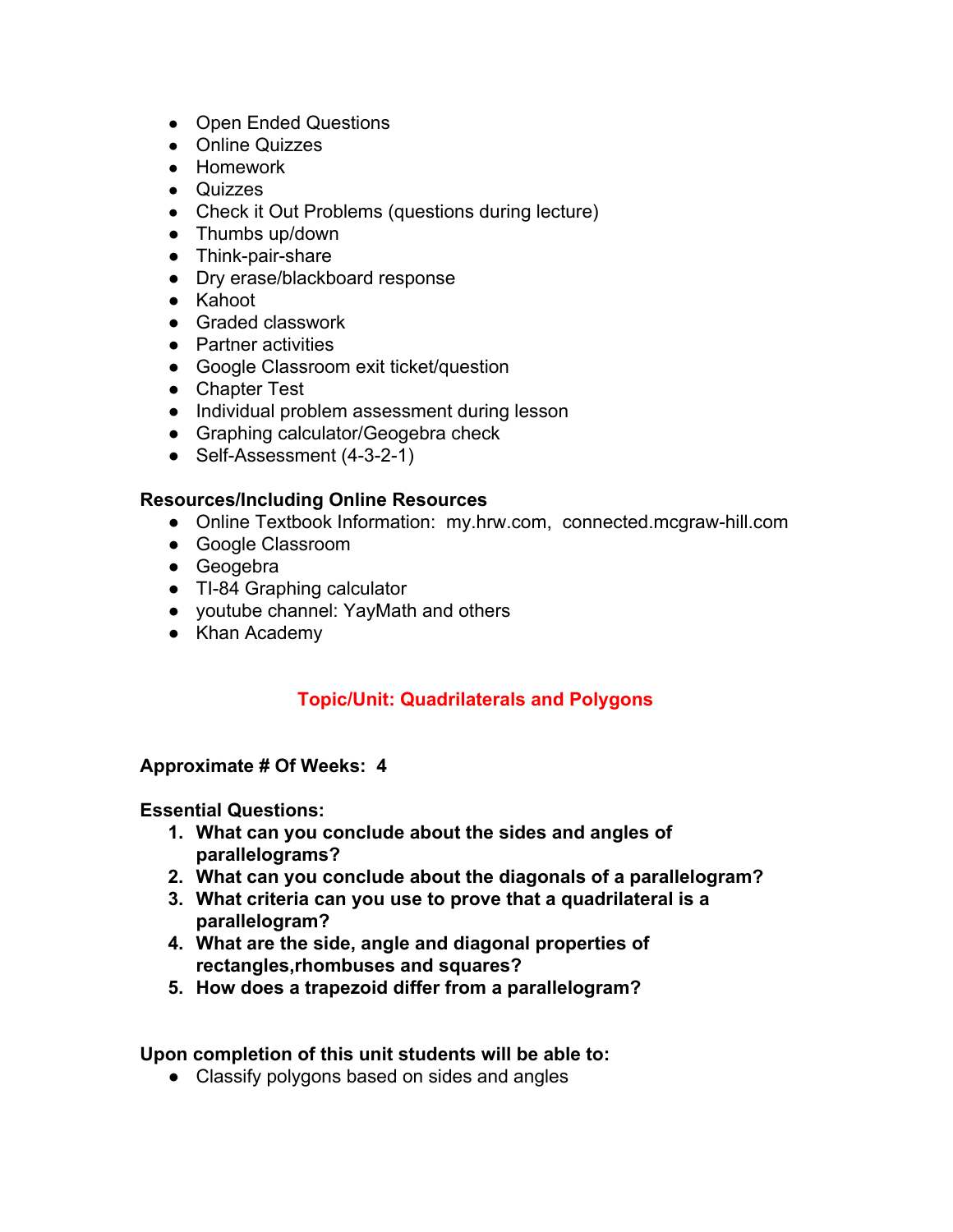- Use the Polygon Interior and Exterior Angle-Sum Theorem to find interior and exterior angles of polygons
- Recognize and apply properties of the sides, angles, and diagonals of parallelograms
- Recognize the conditions that ensure a quadrilateral is a parallelogram
- Recognize and apply properties of the sides, angles, and diagonals of rectangles, rhombi and squares
- Determine whether parallelograms are rectangles, rhombi or squares
- Apply the properties of trapezoids and isosceles trapezoids and use to solve problems

# **NJCCS: G.CO #3, 11; G.SRT #5**

# **Interdisciplinary Standards (njcccs.org)**

- Standard 5.1 Science Practices
- Standard 8.1 -- Computer and Information Literacy
- Standard 8.2 Technology Education
- Standard 9.1 21st Century Life & Career Skills
- Standard 9.3 Career Awareness, Exploration, and Preparation

# **Activities – include 21 st Century Technologies:**

- SmartBoard lessons
- Lecture and class discussion
- Guided notes
- Geogebra online graphing exploration
	- o 6-5 Technology Lab--Predict Conditions for Special Parallelograms
	- o 6-6 Technology Lab--Explore Isosceles Trapezoids
- Khan Academy
- Youtube videos

# **Enrichment Activities**:

- Practice A and B worksheets
- Kuta worksheet
- TeachersPayTeachers various activities
- College Entrance Exam Practice

# **Methods of Assessments/Evaluation:**

- Verbal Assessment
- Open Ended Questions
- Online Quizzes
- Homework
- Quizzes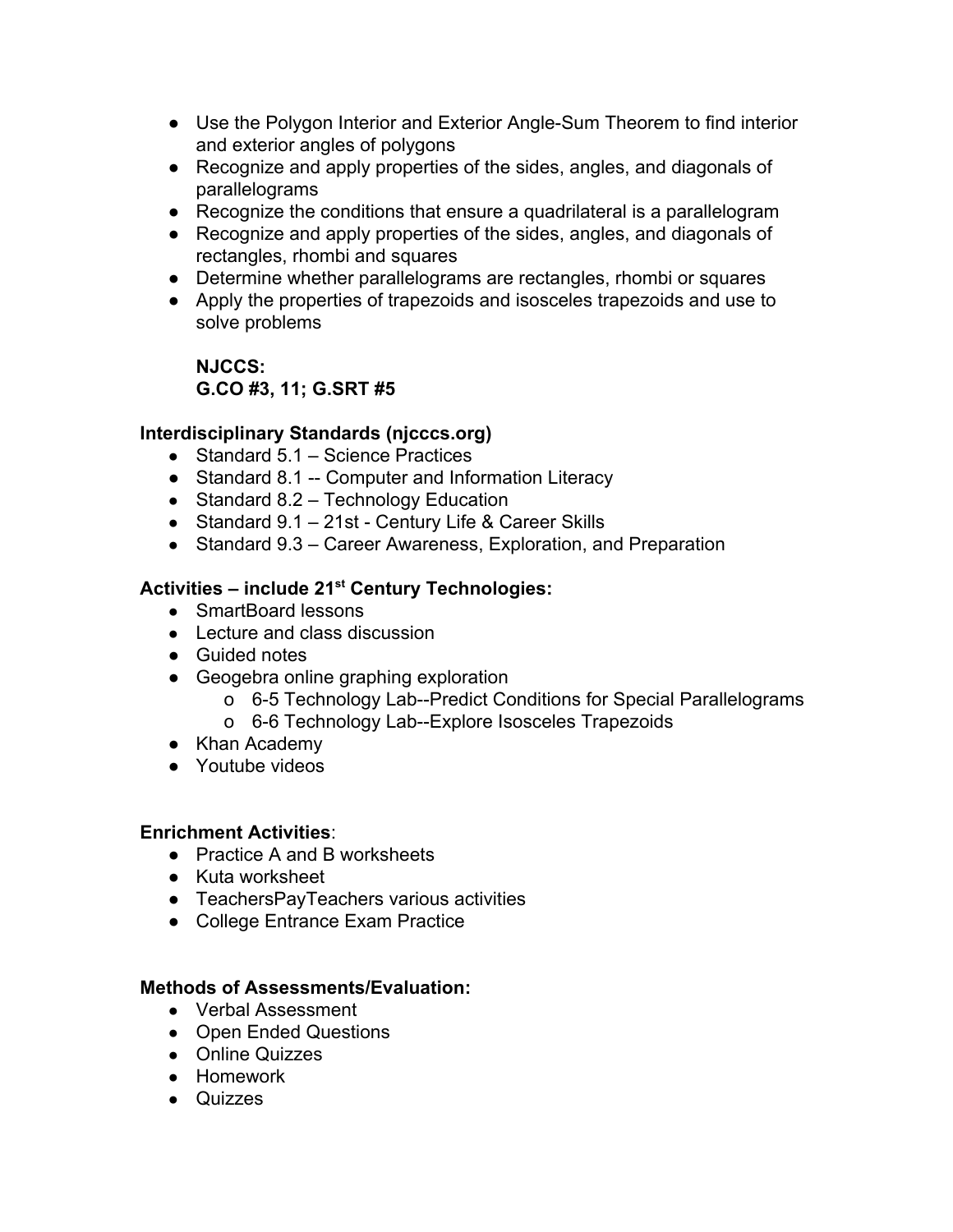- Check it Out Problems (questions during lecture)
- Thumbs up/down
- Think-pair-share
- Dry erase/blackboard response
- Kahoot
- Graded classwork
- Partner activities
- Google Classroom exit ticket/question
- Chapter Test
- Individual problem assessment during lesson
- Graphing calculator/Geogebra check
- Self-Assessment (4-3-2-1)

- Online Textbook Information: my.hrw.com, connected.mcgraw-hill.com
- Google Classroom
- Geogebra
- TI-84 Graphing calculator
- youtube channel: YayMath and others
- Khan Academy

# **Topic/Unit: Circles**

### **Approximate # Of Weeks: 4 weeks**

### **Essential Questions:**

- 1. What is the relationship between central angles and inscribed angles in a circle?
- 2. What can you conclude about the angles of a quadrilateral inscribed in a circle?
- 3. What are the key theorems about tangent lines, secants and chords to a circle and the angles and segments they form?
- 4. How do you write the equation of a circle in the coordinate plane if you know its center and radius?

### **Upon completion of this unit students will be able to:**

- Identify tangents, secants and chords
- Use theorems about tangents to solve problems
- Identify central angles, major arcs, minor arcs, and semicircles, and find their measure
- Use the Arc Addition Postulate to solve problems
- Use the theorems about congruent arcs and chords to solve problems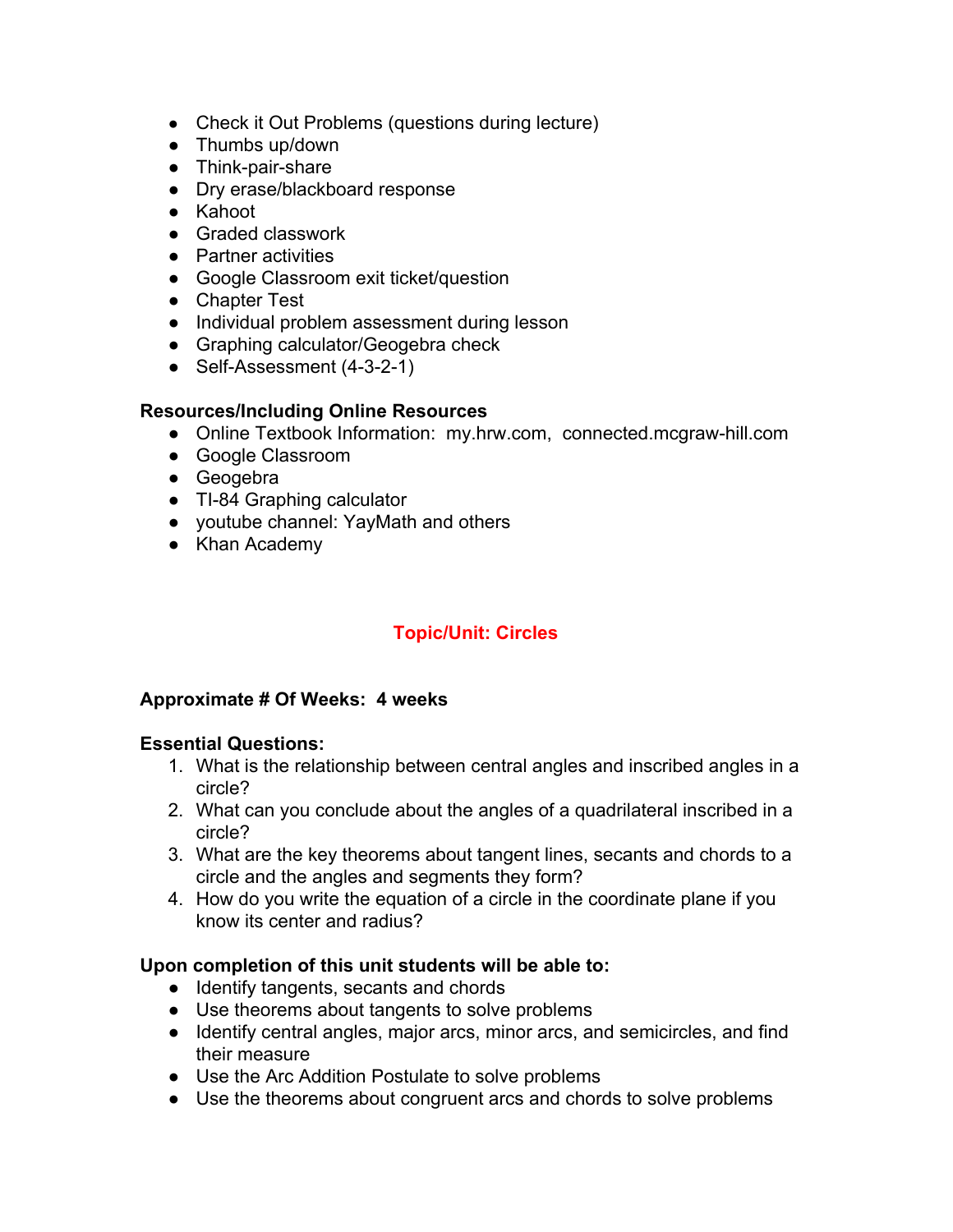- To find sector area and arc length
- Find measures of inscribed angles and use to solve problems
- Find measures of angles in inscribed polygons
- Find the measures of angles formed by lines intersecting in, on and outside of a circle
- Use the Chord-Chord, Secant-Secant, and Secant-Tangent Product Theorems to find the lengths of segments
- To graph and find the equation of a circle in the coordinate plane.

### **NJCCS**:

G.C# 2-5; G.CO #12,13; G.GPE.1

### **Interdisciplinary Standards (njcccs.org)**

- Standard 5.1 Science Practices
- Standard 8.1 -- Computer and Information Literacy
- Standard 8.2 Technology Education
- Standard 9.1 21st Century Life & Career Skills
- Standard 9.3 Career Awareness, Exploration, and Preparation

# **Activities – include 21 st Century Technologies:**

- SmartBoard lessons
- Lecture and class discussion
- Guided notes
- Geogebra online graphing exploration
	- o Construction: Tangent line to a circle
	- o Construction: Inscribed quadrilateral
	- o 12-5 Technology Lab--Explore Angle Relationships in Circles
	- o 12-6 Technology Lab--Explore Segment Relationships in Circles
- Khan Academy
- Youtube videos

### **Enrichment Activities**:

- Construct the center of a circle
- Practice A and B worksheets
- Kuta worksheet
- TeachersPayTeachers various activities
- College Entrance Exam Practice

### **Methods of Assessments/Evaluation:**

- Verbal Assessment
- Open Ended Questions
- Online Quizzes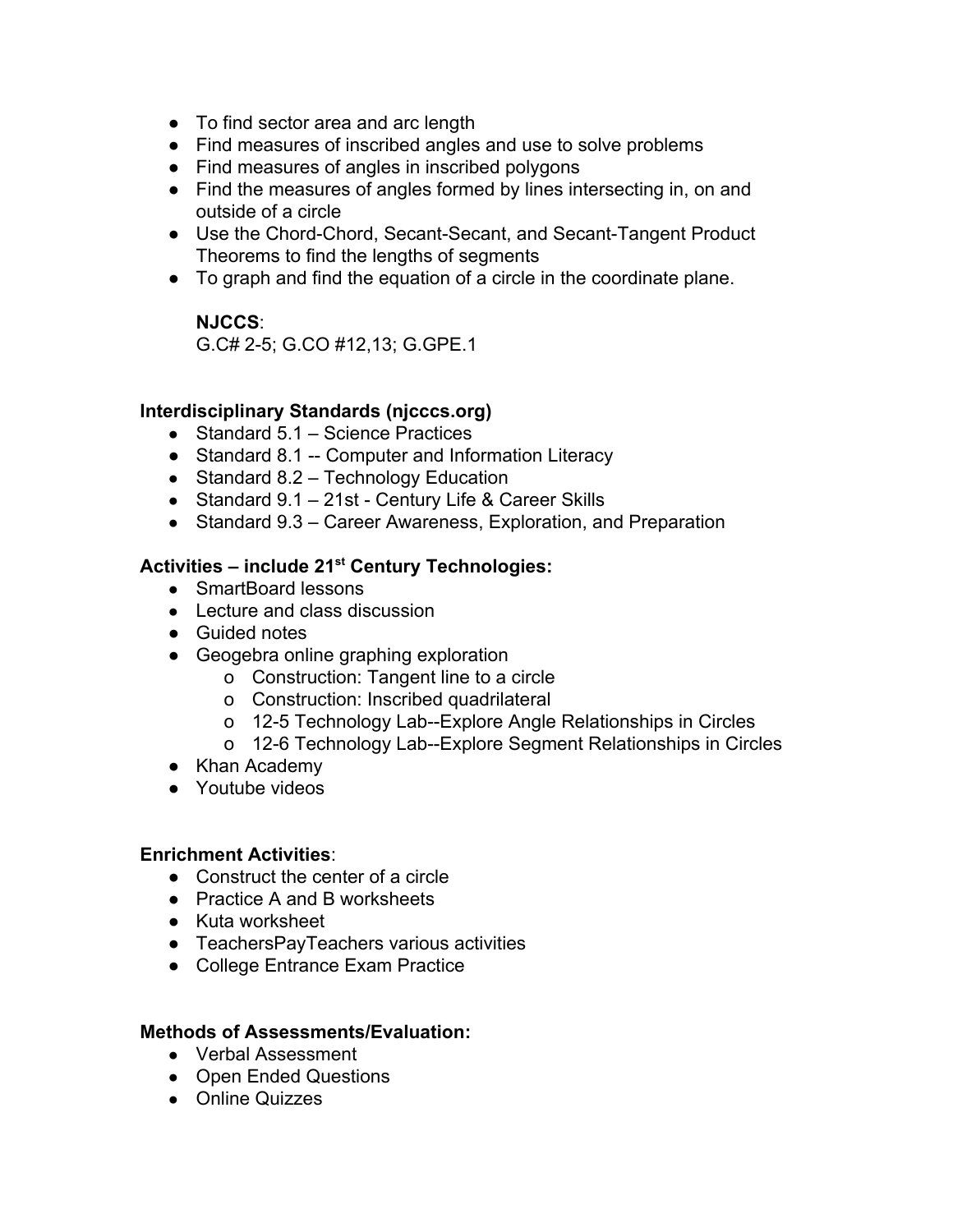- Homework
- Quizzes
- Check it Out Problems (questions during lecture)
- Thumbs up/down
- Think-pair-share
- Dry erase/blackboard response
- Kahoot
- Graded classwork
- Partner activities
- Google Classroom exit ticket/question
- Chapter Test
- Individual problem assessment during lesson
- Graphing calculator/Geogebra check
- Self-Assessment (4-3-2-1)

- Online Textbook Information: my.hrw.com, connected.mcgraw-hill.com
- Google Classroom
- Geogebra
- TI-84 Graphing calculator
- youtube channel: YayMath and others
- Khan Academy

# **Topic/Unit: Linear and Area Measurement**

### **Approximate # Of Weeks: 2**

### **Essential Questions:**

- **1. How do you find the perimeter and area of polygons on the coordinate plane?**
- **2. How do you justify and use the formula for the circumference?**
- **3. How do you utilize the formulas for area to find areas of composite figures?**

### **Upon completion of this unit students will be able to:**

- Find the perimeter of polygons
- Find the area of polygons using the coordinate plane
- Find the area of parallelograms, triangles, trapezoids and rhombi
- Find the circumference of a circle
- Find areas of circles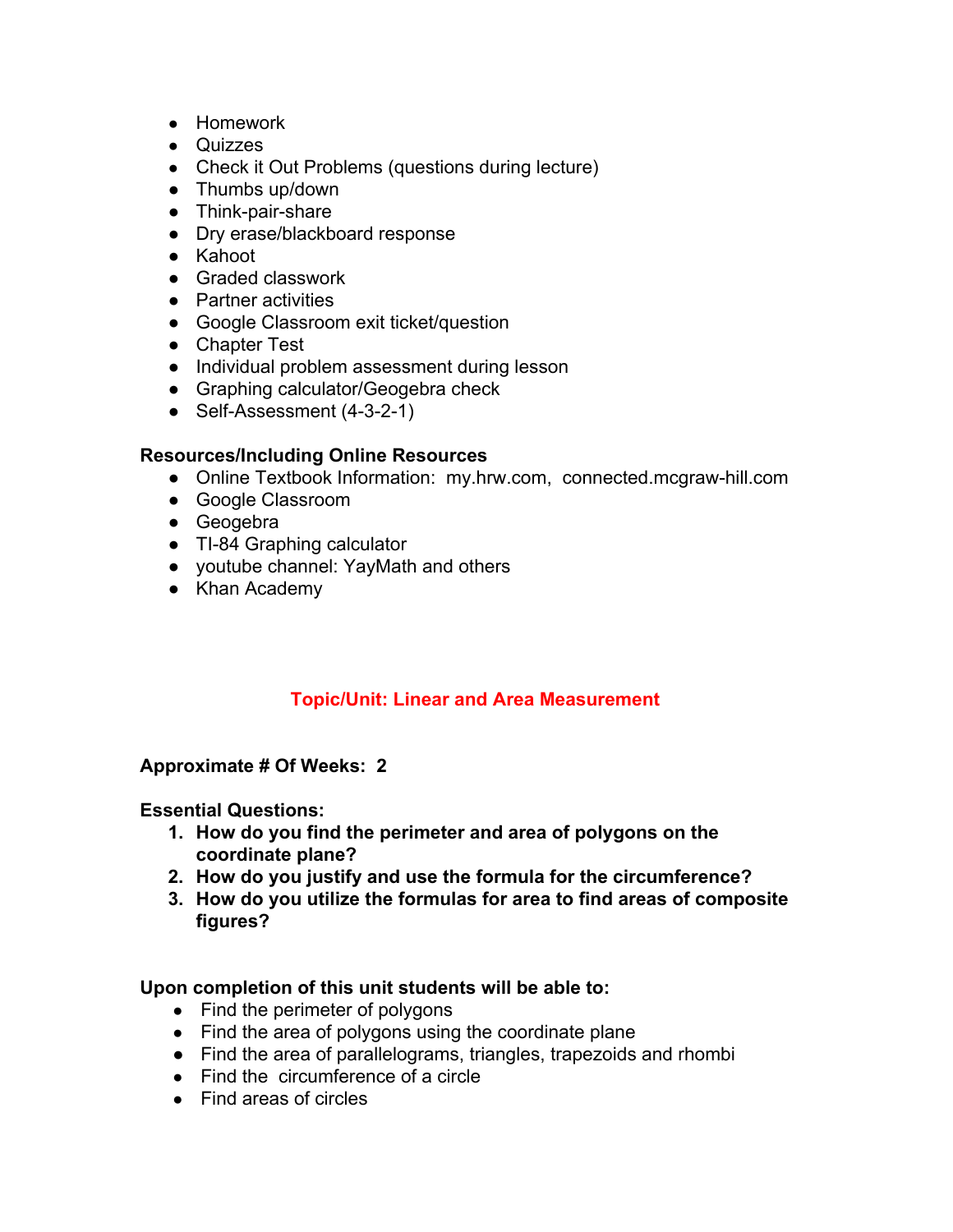- Find the area of regular polygons
- Find the area of composite figures using the Area Addition Postulate
	- **NJCCS: G.C #5; G.CO #1; G.GMD #1; G.MG #3; G.GPE #7; N.Q #3 ; A.SSE.1, A.CED.4; G.SRT.9**

# **Interdisciplinary Standards (njcccs.org)**

- Standard 5.1 Science Practices
- Standard 8.1 -- Computer and Information Literacy
- Standard 8.2 Technology Education
- Standard 9.1 21st Century Life & Career Skills
- Standard 9.3 Career Awareness, Exploration, and Preparation

# **Activities – include 21 st Century Technologies:**

- SmartBoard lessons
- Lecture and class discussion
- Guided notes
- Geogebra online graphing exploration
- Khan Academy
- Youtube videos

### **Enrichment Activities**:

- Connecting Geometry to Algebra: Literal Equations
- Geometry Lab 10-2: Develop  $\pi$
- Practice A and B worksheets
- Kuta worksheet
- TeachersPayTeachers various activities
- College Entrance Exam Practice

### **Methods of Assessments/Evaluation:**

- Verbal Assessment
- Open Ended Questions
- Online Quizzes
- Homework
- Quizzes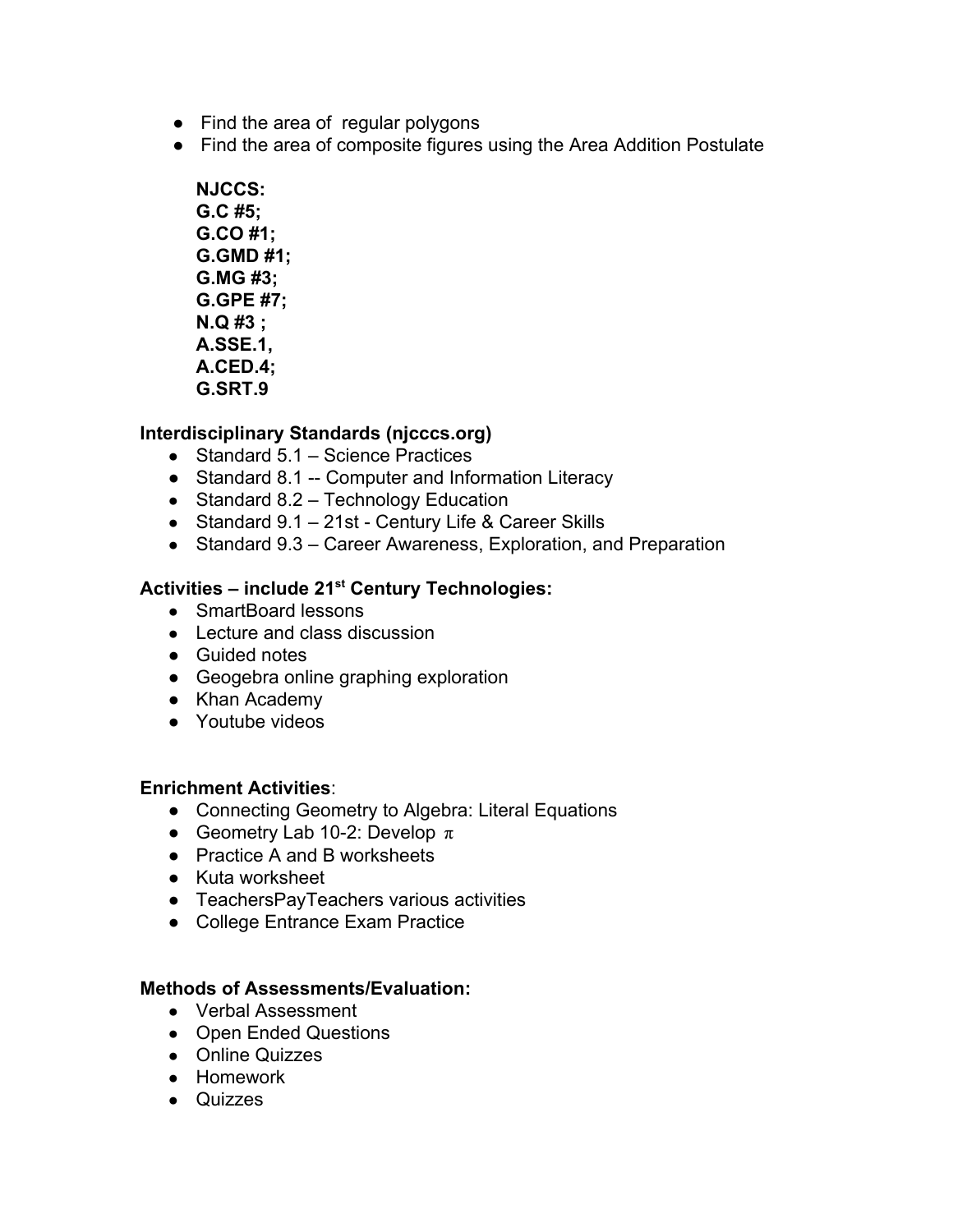- Check it Out Problems (questions during lecture)
- Thumbs up/down
- Think-pair-share
- Dry erase/blackboard response
- Kahoot
- Graded classwork
- Partner activities
- Google Classroom exit ticket/question
- Chapter Test
- Individual problem assessment during lesson
- Graphing calculator/Geogebra check
- Self-Assessment (4-3-2-1)

- Online Textbook Information: my.hrw.com, connected.mcgraw-hill.com
- Google Classroom
- Geogebra
- TI-84 Graphing calculator
- youtube channel: YayMath and others
- Khan Academy

# **Topic/Unit: Volume**

### **Approximate # Of Weeks: 4**

### **Essential Questions:**

- How do you identify cross sections of three-dimensional figures?
- How do you calculate the volume of a prism or cylinder?
- How do you calculate the volume of a pyramid?
- How do you calculate the volume of a cone?
- How do you calculate the volume of a sphere?
- How do you use geometry to solve design problems?

### **Upon completion of this unit students will be able to:**

- Investigate cross-sections of three-dimensional figures
- Find volume of prisms
- Find volume of cylinders
- Find volume of pyramids
- Find volume of cones
- Find volume of spheres
- Find surface area of prisms, cylinders, pyramids, cones and spheres (time permitting)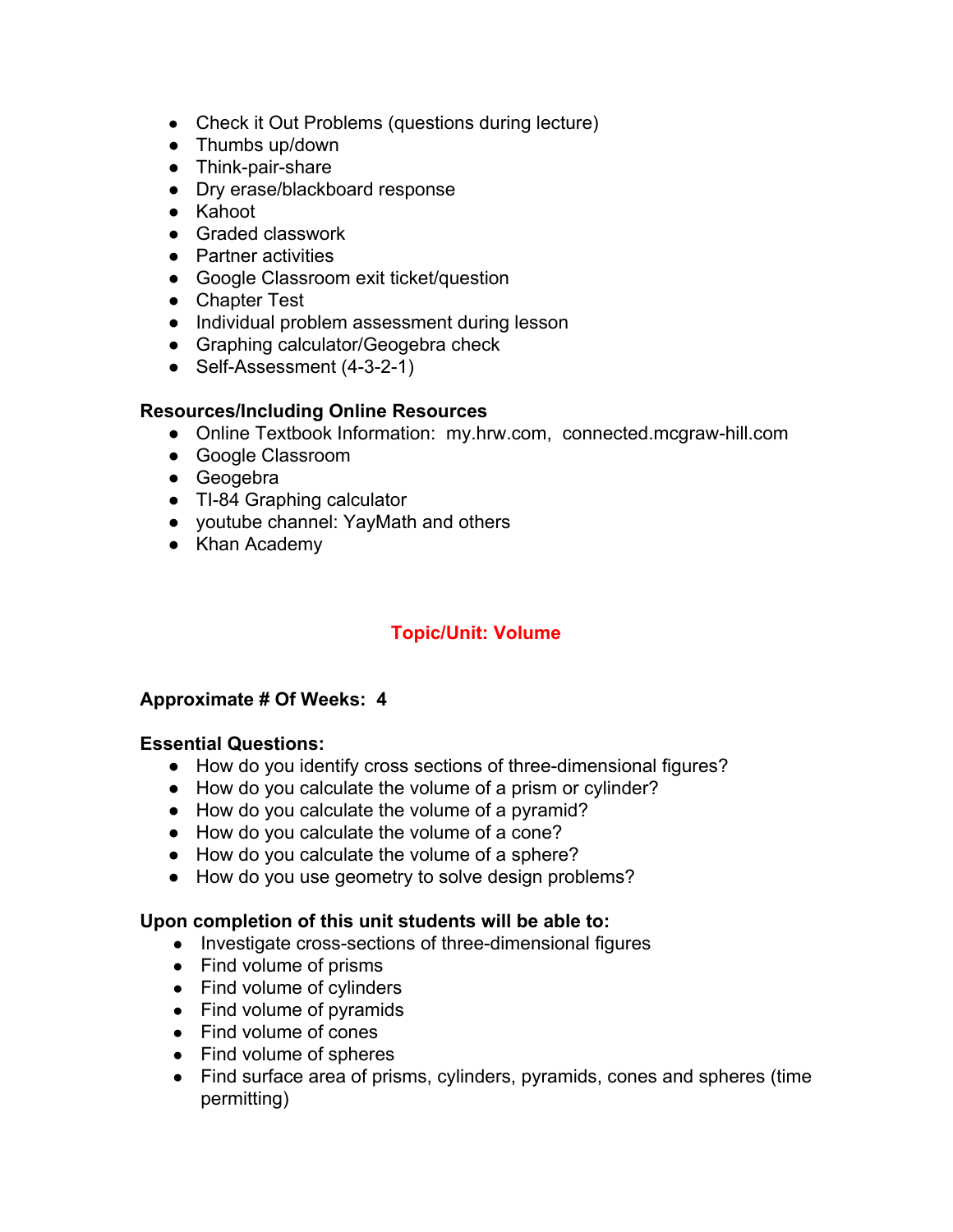**NJCCS**

G.GMD #1, 3, 4; G.MG #1-3

### **Interdisciplinary Standards (njcccs.org)**

- Standard 5.1 Science Practices
- Standard 8.1 -- Computer and Information Literacy
- $\bullet$  Standard 8.2 Technology Education
- Standard 9.1 21st Century Life & Career Skills
- Standard 9.3 Career Awareness, Exploration, and Preparation

# **Activities – include 21 st Century Technologies:**

- SmartBoard lessons
- Lecture and class discussion
- Guided notes
- Geogebra online graphing exploration
- Khan Academy
- Youtube videos
- Reading and Writing Math: Draw Three-Dimensional Figures

### **Enrichment Activities**:

- College Entrance Exam Practice
- Practice A and B worksheets
- Kuta worksheet
- TeachersPayTeachers various activities

### **Methods of Assessments/Evaluation:**

- Verbal Assessment
- Open Ended Questions
- Online Quizzes
- Homework
- Quizzes
- Check it Out Problems (questions during lecture)
- Thumbs up/down
- Think-pair-share
- Dry erase/blackboard response
- Kahoot
- Graded classwork
- Partner activities
- Google Classroom exit ticket/question
- Chapter Test
- Individual problem assessment during lesson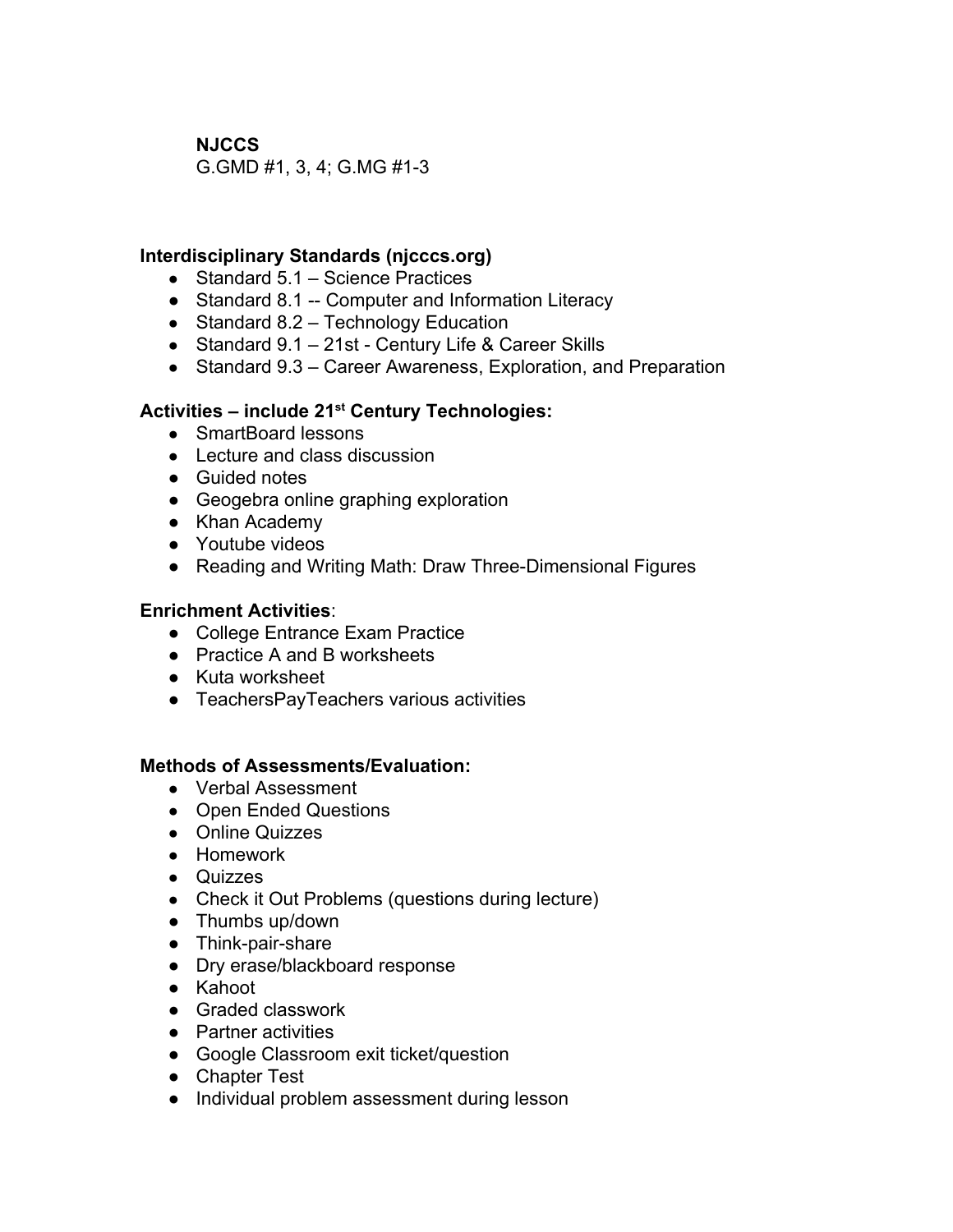- Graphing calculator/Geogebra check
- Self-Assessment (4-3-2-1)

- Online Textbook Information: my.hrw.com, connected.mcgraw-hill.com
- Google Classroom
- Geogebra
- Tl-84 Graphing calculator
- youtube channel: YayMath and others
- Khan Academy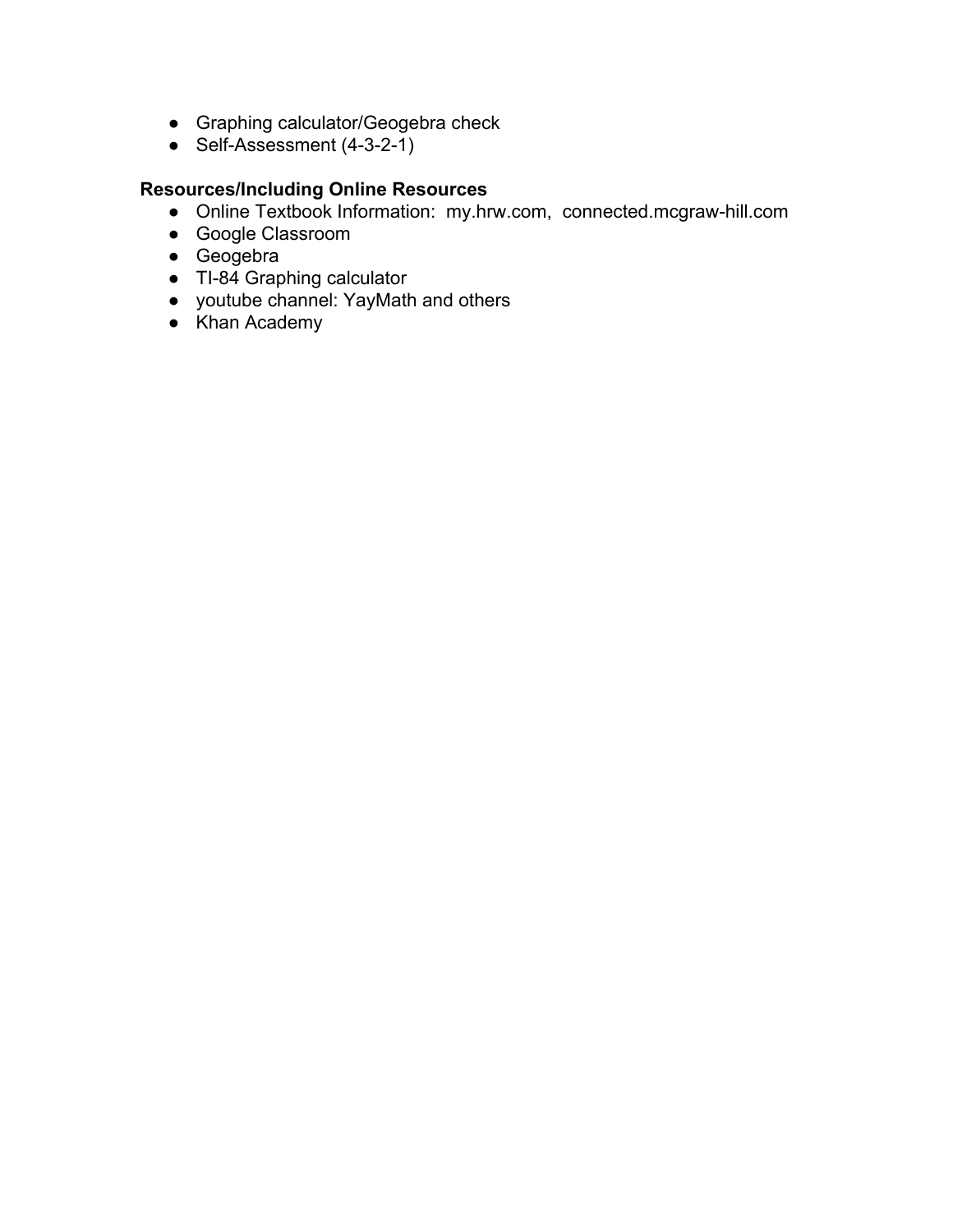# **Attachment: Unit Scales for Student Self-Assessment**

### **Topic/Unit: Lines and Angles**

- **1. What tools and methods can you use to copy a segment and bisect a segment?**
- **2. How do you use the distance formula to find distances and lengths in the coordinate plane?**
- **3. How do you use the midpoint formula to find the midpoint of a line segment in a coordinate plane?**
- **4. What tools and methods can you use to copy an angle and bisect an angle?**
- **5. What tools and methods can you use to construct parallel lines and perpendicular lines?**
- **6. How do you prove basic theorems about line segments and angles?**

| Level of<br><u>Learning</u> | <b>Objectives</b>                                                                                                                                                                                                                                                                                                                                                   | <b>Student</b><br><b>Assessment</b><br>4: I can teach<br>others<br>3: I can pass an<br>assessment on<br>this topic<br>2: I'm getting<br>there but need<br>more practice<br>1: I still don't<br>understand |
|-----------------------------|---------------------------------------------------------------------------------------------------------------------------------------------------------------------------------------------------------------------------------------------------------------------------------------------------------------------------------------------------------------------|-----------------------------------------------------------------------------------------------------------------------------------------------------------------------------------------------------------|
| 1                           | Name geometric figures (points, lines, planes, rays,<br>segments, angles, parallel and perpendicular lines,<br>skew lines.<br>Copy and bisect a segment<br>Copy an angle<br>Construct the bisector of an angle<br><b>Construct parallel lines</b><br>Construct a perpendicular bisector<br>Construct a perpendicular to a line (through a point<br>not on the line) |                                                                                                                                                                                                           |
| 2                           | Find distance in the coordinate plane<br>Use the distance formula<br>Find midpoints of line segments in the coordinate<br>plane                                                                                                                                                                                                                                     |                                                                                                                                                                                                           |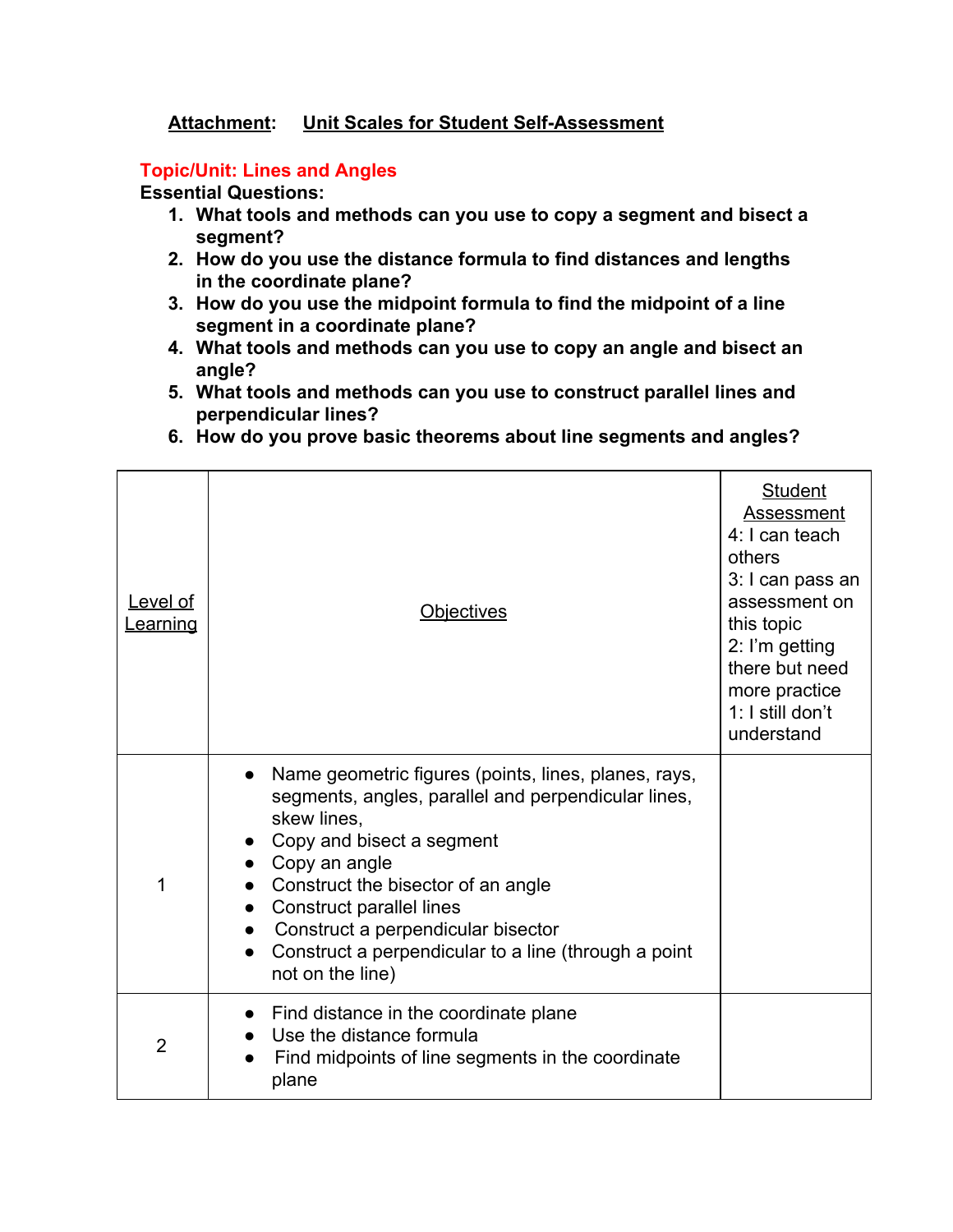|   | Use the midpoint formula<br>To find the slope of a line                                                                                                                                                                                                                                                                                                                                                                                                                                                                                                                                                      |  |
|---|--------------------------------------------------------------------------------------------------------------------------------------------------------------------------------------------------------------------------------------------------------------------------------------------------------------------------------------------------------------------------------------------------------------------------------------------------------------------------------------------------------------------------------------------------------------------------------------------------------------|--|
| 3 | To use slope to identify parallel and perpendicular<br>lines<br>• To write the equations of lines in the coordinate<br>plane, graph them and classify as parallel,<br>perpendicular, intersecting or coinciding                                                                                                                                                                                                                                                                                                                                                                                              |  |
| 4 | • Use basic theorems about line segments and angles<br>(properties of equality, segment addition, angle<br>addition, linear pair, complementary, supplementary<br>and vertical angles) to solve problems and prove<br>statements.<br>Use basic theorems about parallel and perpendicular<br>lines (corresponding angles, same-side interior<br>angles, alternate interior angles, alternate exterior<br>angles, converse of the same-side interior angles,<br>converse of alternate interior angles, converse of<br>corresponding angles, equal-pair linear pair) to solve<br>problems and prove statements. |  |

# **Topic/Unit: Triangles, Congruence, and Congruence Transformations**

- 1. What does it mean for two figures to be congruent?
- 2. What can you conclude about two triangles that are congruent?
- 3. How do you use congruence criteria SSS, SAS, ASA, and AAS to prove triangles congruent?
- 4. What can you say about the sum of the angle measures in a triangle?
- 5. What can you say about the base angles of an isosceles triangle?
- 6. How do you write a coordinate proof?
- 7. What transformation preserve the congruence of a figure?
- 8. How do you draw the image of a figure under a reflection, translation and rotation?

| <u>Level of</u><br>Learning | <b>Objectives</b> | <b>Student</b><br>Assessment<br>4: I can teach<br>others<br>3: I can pass an<br>assessment on<br>this topic |
|-----------------------------|-------------------|-------------------------------------------------------------------------------------------------------------|
|-----------------------------|-------------------|-------------------------------------------------------------------------------------------------------------|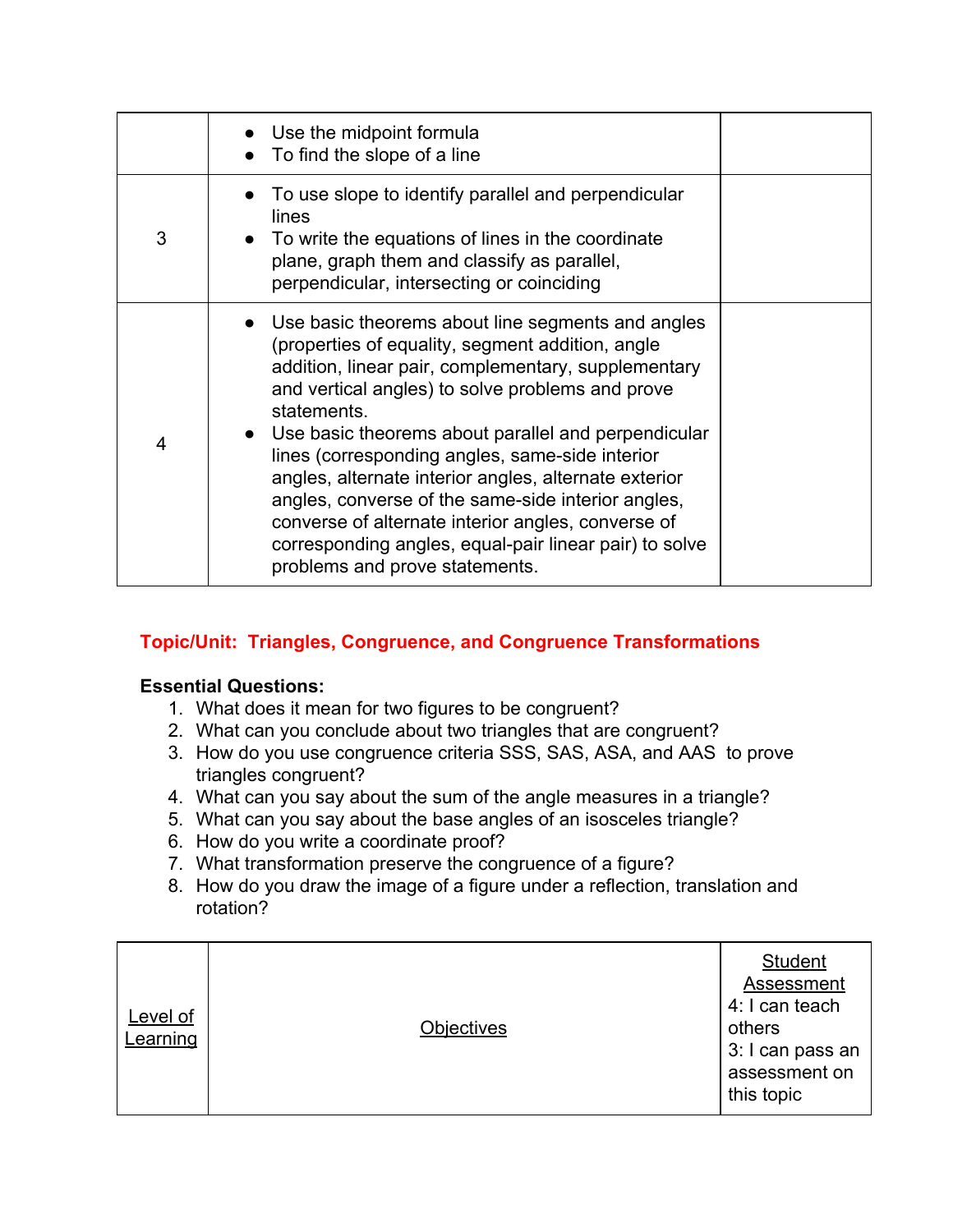|                |                                                                                                                                                                                                                                                                                                                                                                         | 2: I'm getting<br>there but need<br>more practice<br>1: I still don't<br>understand |
|----------------|-------------------------------------------------------------------------------------------------------------------------------------------------------------------------------------------------------------------------------------------------------------------------------------------------------------------------------------------------------------------------|-------------------------------------------------------------------------------------|
| 1              | Classify triangles by angle measures and side<br>lengths<br>Determine if figures are congruent<br>Classify the congruence transformations:<br><b>Translations Reflections and Rotations</b>                                                                                                                                                                             |                                                                                     |
| $\overline{2}$ | Use properties of isosceles triangles<br>Use properties of equilateral triangles<br>Draw a reflection image in the coordinate plane<br>Draw a translation image using a vector in the<br>coordinate plane<br>Draw a rotation image in the coordinate plane                                                                                                              |                                                                                     |
| 3              | Find unknown dimensions in congruent triangles<br>(using CPCTC)<br>Apply the triangle-sum theorem<br>Apply the exterior angle theorem<br>Apply the Third Angles Theorem<br>Specify a sequence of transformations that will carry<br>a given figure onto another or itself (symmetry)                                                                                    |                                                                                     |
| 4              | Use the SSS postulate to test for triangle<br>$\bullet$<br>congruence<br>Use the SAS postulate to test for triangle<br>congruence<br>Use the ASA postulate to test for triangle<br>congruence<br>Use the AAS postulate to test for triangle<br>congruence<br>Use the HL postulate to test for triangle congruence<br>Use coordinates to prove simple geometric theorems |                                                                                     |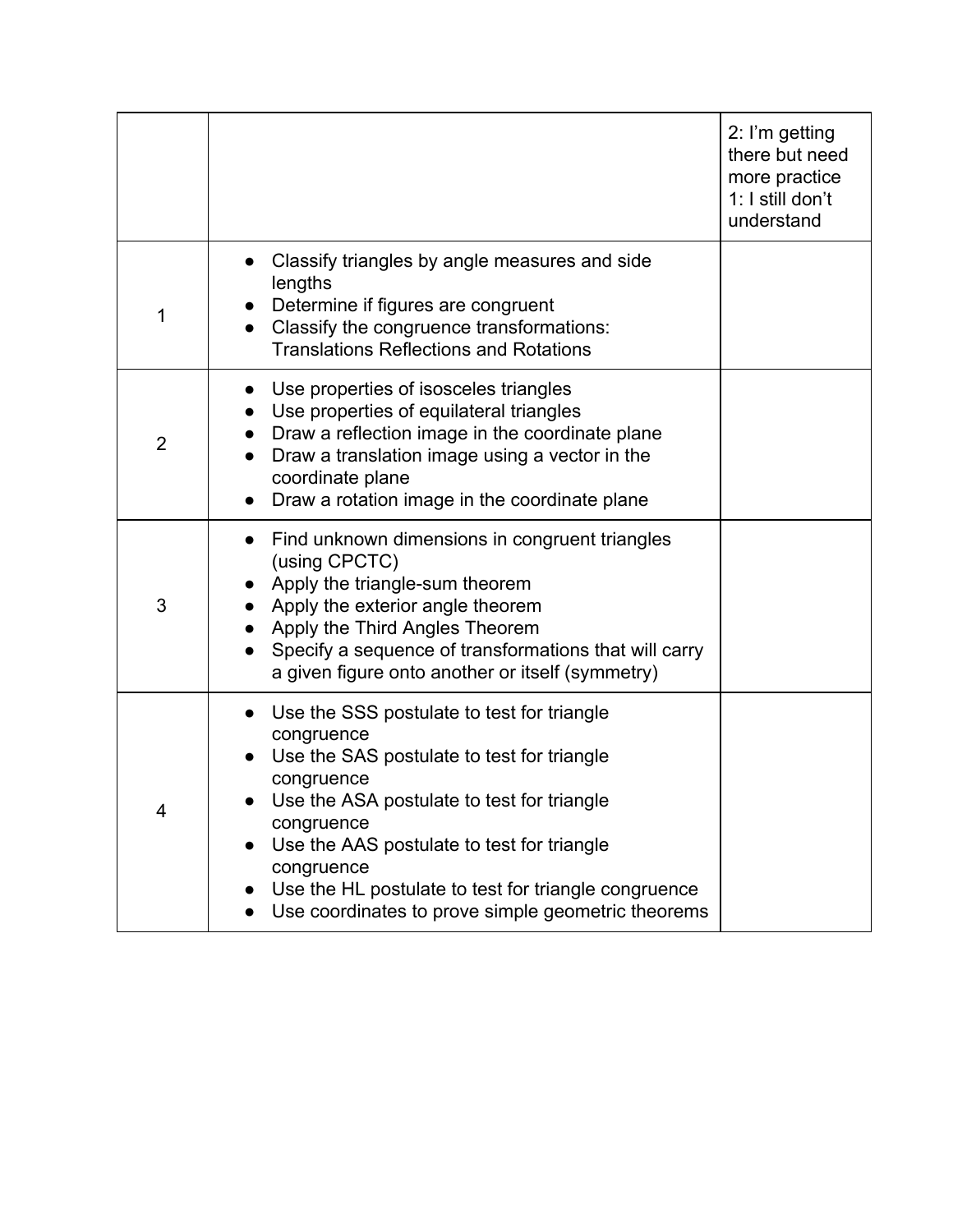# **Topic/Unit: Special Properties of Triangles**

- **1. What properties can be applied to perpendicular bisectors?**
- **2. What properties can be applied to angle bisectors?**
- **3. Why is the centroid a special point in a triangle?**
- **4. What properties are there of the midsegment of a triangle?**
- **5. What inequality relationships can be found in 1 and 2 triangles?**

| Level of<br><u>Learning</u> | <u>Objectives</u>                                                                                                                                                                                                                                                                  | <b>Student</b><br><b>Assessment</b><br>4: I can teach<br>others<br>3: I can pass an<br>assessment on<br>this topic<br>2: I'm getting<br>there but need<br>more practice<br>1: I still don't<br>understand |
|-----------------------------|------------------------------------------------------------------------------------------------------------------------------------------------------------------------------------------------------------------------------------------------------------------------------------|-----------------------------------------------------------------------------------------------------------------------------------------------------------------------------------------------------------|
| 1                           | None                                                                                                                                                                                                                                                                               |                                                                                                                                                                                                           |
| $\overline{2}$              | To use the Angle-Side relationships in triangles to<br>order the sides and angles in 1 triangle<br>To use the Triangle Inequality Theorem to determine<br>the validity of a triangle                                                                                               |                                                                                                                                                                                                           |
| 3                           | To apply the Perpendicular Bisector Theorem and<br>its converse to solve problems<br>To apply the Angle Bisector Theorem and its<br>converse to solve problems<br>To apply the Centroid theorem to solve problems<br>To apply the Triangle Midsegment Theorem to solve<br>problems |                                                                                                                                                                                                           |
| 4                           | To use the Hinge Theorem and its converse to<br>compare angles and sides in 2 triangles                                                                                                                                                                                            |                                                                                                                                                                                                           |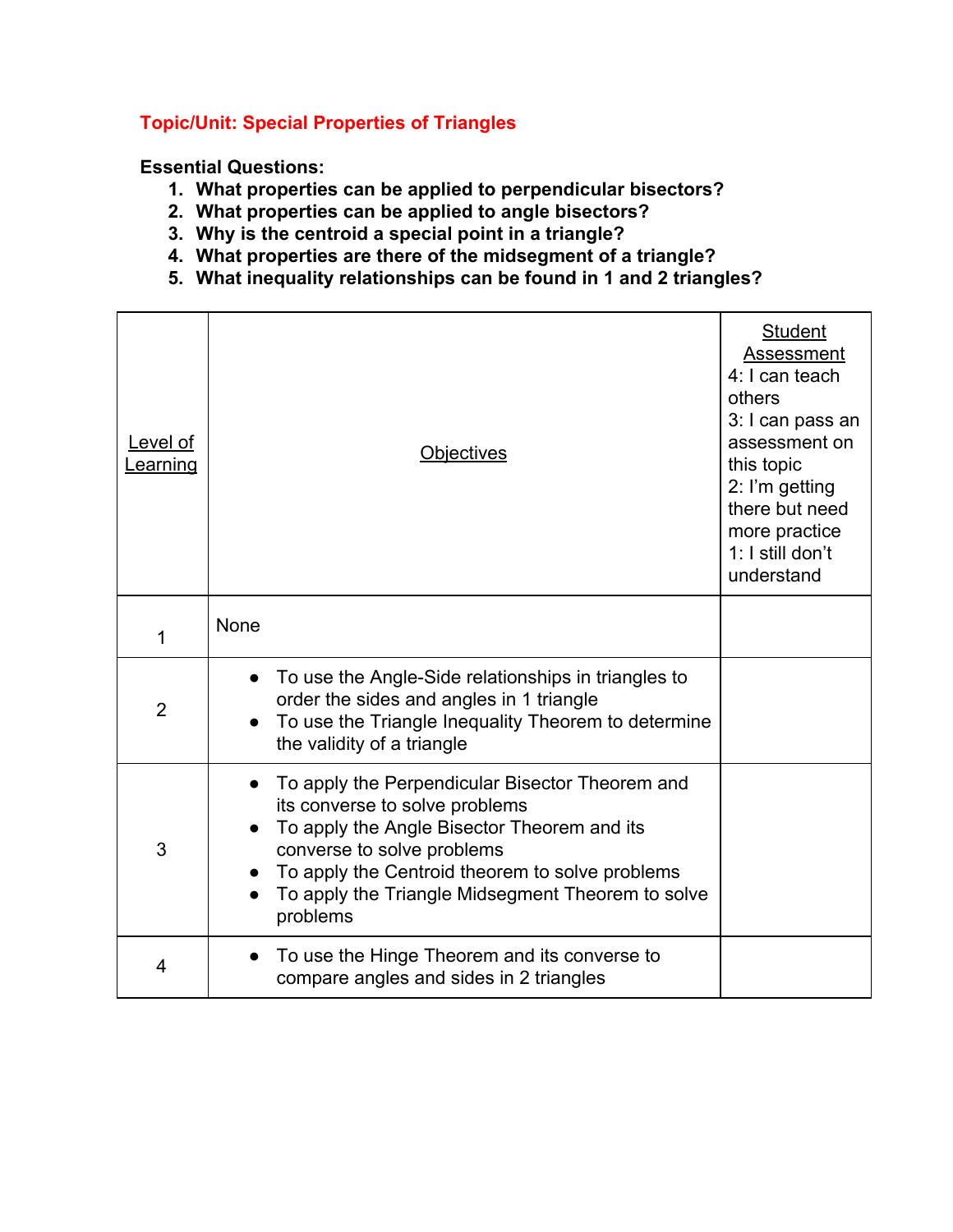# **Topic/Unit: Topic/Unit: Similarity and Similarity Transformations**

- **1. What does it mean for two figures to be similar?**
- **2. What can you conclude about similar triangles and how can you prove triangles are similar?**
- **3. How can you use similar triangles and similar rectangles to solve problems?**
- **4. How does a line that is parallel to one side of a triangle divide the two sides that it intersects?**
- **5. What are the key properties of dilations?**
- **6. How do you draw the image of a figure under a dilation?**

| Level of<br><b>Learning</b> | <b>Objectives</b>                                                                                                                                                                                                                                          | <b>Student</b><br>Assessment<br>4: I can teach<br>others<br>3: I can pass an<br>assessment on<br>this topic<br>2: I'm getting<br>there but need<br>more practice<br>1: I still don't<br>understand |
|-----------------------------|------------------------------------------------------------------------------------------------------------------------------------------------------------------------------------------------------------------------------------------------------------|----------------------------------------------------------------------------------------------------------------------------------------------------------------------------------------------------|
| 1                           | Identify similar triangles and use triangle similarity<br>theorems: AA, SSS and SAS                                                                                                                                                                        |                                                                                                                                                                                                    |
| $\overline{2}$              | Use proportions to identify similar polygons<br>Use proportional parts within triangles<br>To use scale factor to id and draw dilations                                                                                                                    |                                                                                                                                                                                                    |
| 3                           | Use scale drawings to solve problems<br>Verify similarity after a similarity transformation                                                                                                                                                                |                                                                                                                                                                                                    |
| 4                           | Use similar triangles to solve problems<br>Apply the Triangle Proportionality Theorem and<br>Corollaries to solve problems<br>Apply the Triangle Angle Bisector Theorem to solve<br>problems<br>Solve problems using the properties of similar<br>polygons |                                                                                                                                                                                                    |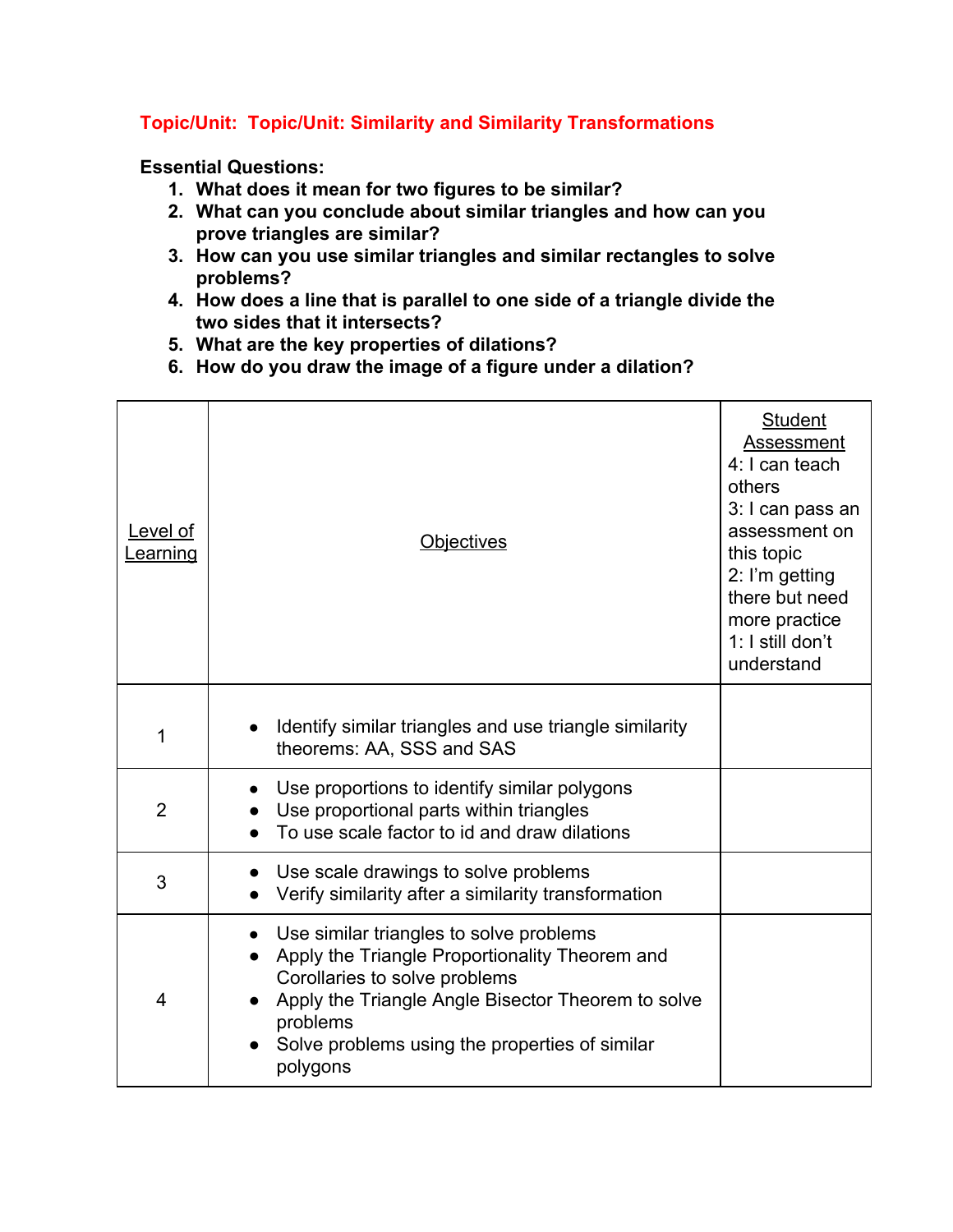# **Topic/Unit: Right Triangles and Trigonometry**

- 1. How do you find the sine, cosine, and tangent ratios for an acute angle or a right triangle?
- 2. What can you say about the side lengths and the trigonometric ratios associated with special right triangles?
- 3. How do you find an unknown angle measure in a right triangle?

| Level of<br>Learning | <b>Objectives</b>                                                                                                                                                                                                                                           | <b>Student</b><br><b>Assessment</b><br>4: I can teach<br>others<br>3: I can pass an<br>assessment on<br>this topic<br>2: I'm getting<br>there but need<br>more practice<br>1: I still don't<br>understand |
|----------------------|-------------------------------------------------------------------------------------------------------------------------------------------------------------------------------------------------------------------------------------------------------------|-----------------------------------------------------------------------------------------------------------------------------------------------------------------------------------------------------------|
| 1                    | none                                                                                                                                                                                                                                                        |                                                                                                                                                                                                           |
| $\overline{2}$       | Use the properties of 45-45-90 triangles to find side<br>lengths<br>Use the properties of 30-60-90 triangles to find side<br>lengths<br>To use the Pythagorean Theorem to find missing<br>sides of a right triangle                                         |                                                                                                                                                                                                           |
| 3                    | To use the converse of the Pythagorean Theorem<br>and Pythagorean inequalities to classify triangles<br>Use trigonometric ratios to find side lengths in right<br>triangles<br>Use inverse trigonometric ratios to find angle<br>measure in right triangles |                                                                                                                                                                                                           |
| 4                    | Use trigonometry to solve angles of depression and<br>$\bullet$<br>elevation applied problems                                                                                                                                                               |                                                                                                                                                                                                           |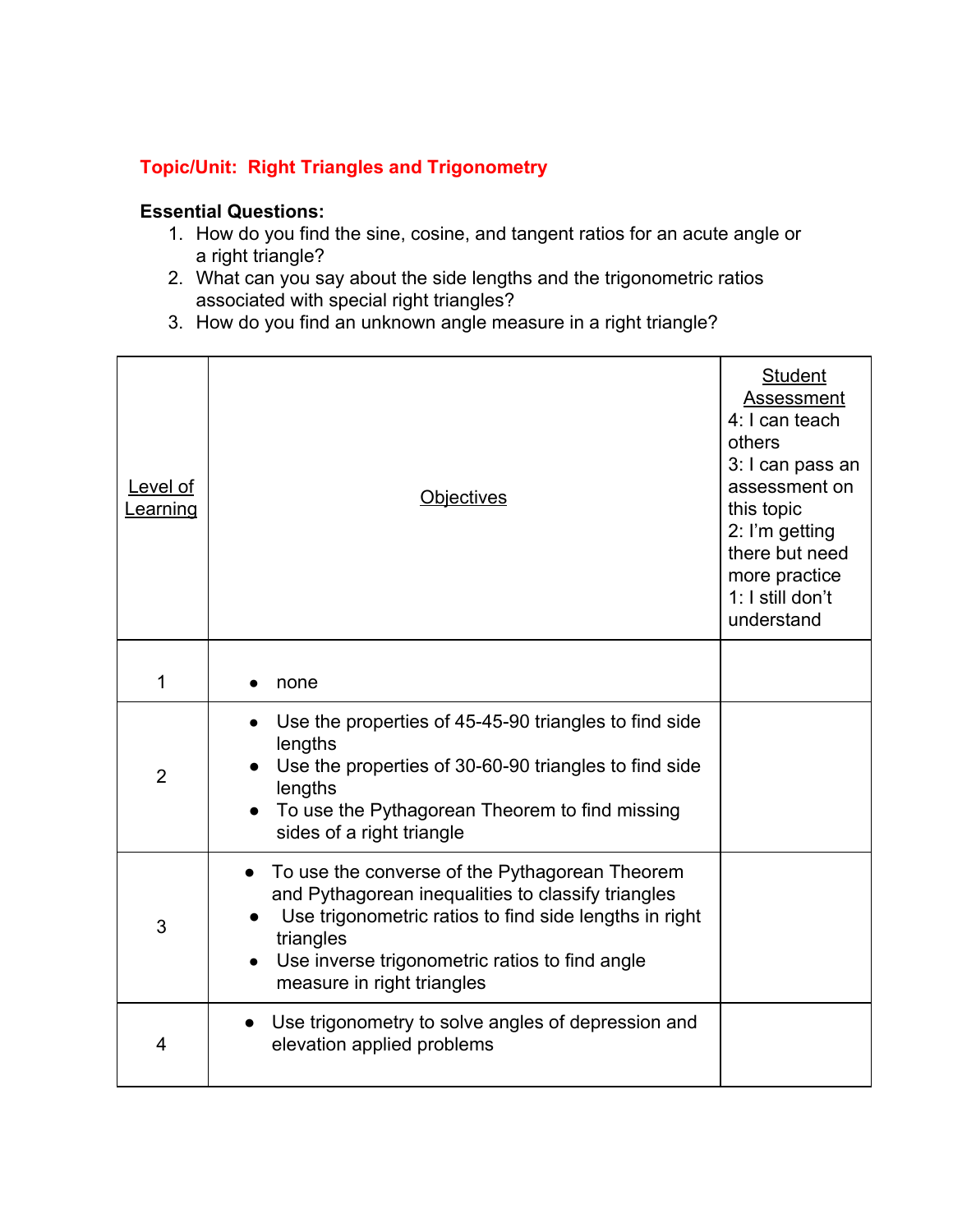# **Topic/Unit: Quadrilaterals and Polygons**

- **1. What can you conclude about the sides and angles of parallelograms?**
- **2. What can you conclude about the diagonals of a parallelogram?**
- **3. What criteria can you use to prove that a quadrilateral is a parallelogram?**
- **4. What are the side, angle and diagonal properties of rectangles,rhombuses and squares?**
- **5. How does a trapezoid differ from a parallelogram?**

| Level of<br><b>Learning</b> | <b>Objectives</b>                                                                                                                                                                                                                                            | <b>Student</b><br>Assessment<br>4: I can teach<br>others<br>3: I can pass an<br>assessment on<br>this topic<br>2: I'm getting<br>there but need<br>more practice<br>1: I still don't<br>understand |
|-----------------------------|--------------------------------------------------------------------------------------------------------------------------------------------------------------------------------------------------------------------------------------------------------------|----------------------------------------------------------------------------------------------------------------------------------------------------------------------------------------------------|
| 1                           | Classify polygons based on sides and angles                                                                                                                                                                                                                  |                                                                                                                                                                                                    |
| $\overline{2}$              | Use the Polygon Interior and Exterior Angle-Sum<br>Theorem to find interior and exterior angles of<br>polygons<br>Recognize the conditions that ensure a quadrilateral<br>is a parallelogram                                                                 |                                                                                                                                                                                                    |
| 3                           | Recognize and apply properties of the sides, angles,<br>and diagonals of parallelograms<br>Determine whether parallelograms are rectangles,<br>rhombi or squares<br>Apply the properties of trapezoids and isosceles<br>trapezoids and use to solve problems |                                                                                                                                                                                                    |
| $\overline{4}$              | None                                                                                                                                                                                                                                                         |                                                                                                                                                                                                    |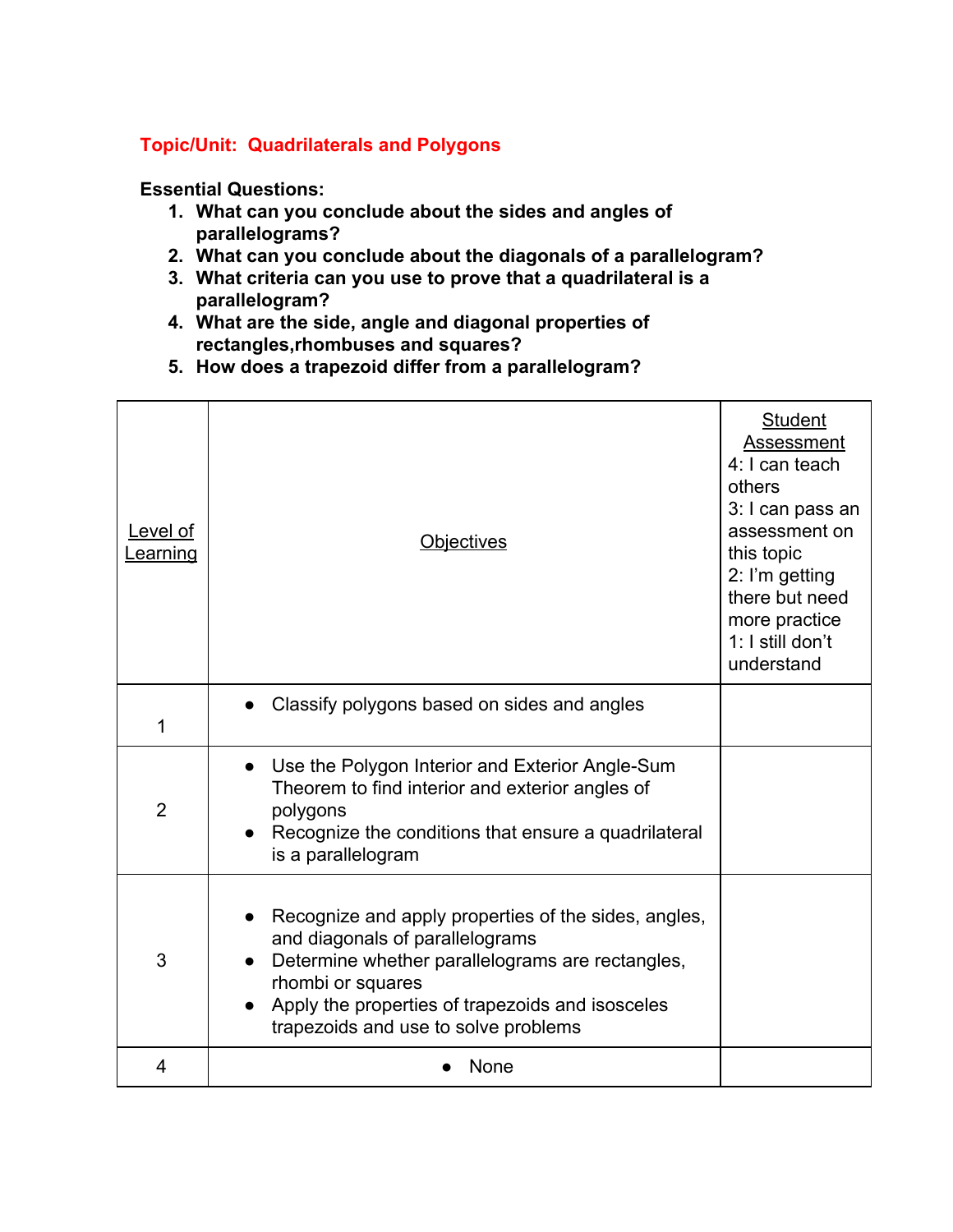# **Topic/Unit: Circles**

- 1. What is the relationship between central angles and inscribed angles in a circle?
- 2. What can you conclude about the angles of a quadrilateral inscribed in a circle?
- 3. What are the key theorems about tangent lines, secants and chords to a circle and the angles and segments they form?
- 4. How do you write the equation of a circle in the coordinate plane if you know its center and radius?

| Level of<br>Learning | <b>Objectives</b>                                                                                                                                                                                                                                                                                                                                     | <b>Student</b><br><b>Assessment</b><br>4: I can teach<br>others<br>3: I can pass an<br>assessment on<br>this topic<br>2: I'm getting<br>there but need<br>more practice<br>1: I still don't<br>understand |
|----------------------|-------------------------------------------------------------------------------------------------------------------------------------------------------------------------------------------------------------------------------------------------------------------------------------------------------------------------------------------------------|-----------------------------------------------------------------------------------------------------------------------------------------------------------------------------------------------------------|
| 1                    | Identify tangents, secants and chords<br>Identify central angles, major arcs, minor arcs, and<br>semicircles                                                                                                                                                                                                                                          |                                                                                                                                                                                                           |
| $\overline{2}$       | • Find the measure of central angles, major arcs,<br>minor arcs, and semicircles<br>Find the measure of inscribed angles and use to<br>solve problems<br>Find measures of angles in inscribed polygons<br>To find sector area and arc length                                                                                                          |                                                                                                                                                                                                           |
| 3                    | Use the Arc Addition Postulate to solve problems<br>$\bullet$<br>Use the theorems about congruent arcs and chords<br>to solve problems<br>Find the measures of angles formed by lines<br>intersecting in, on and outside of a circle<br>Use the Chord-Chord, Secant-Secant, and<br>Secant-Tangent Product Theorems to find the<br>lengths of segments |                                                                                                                                                                                                           |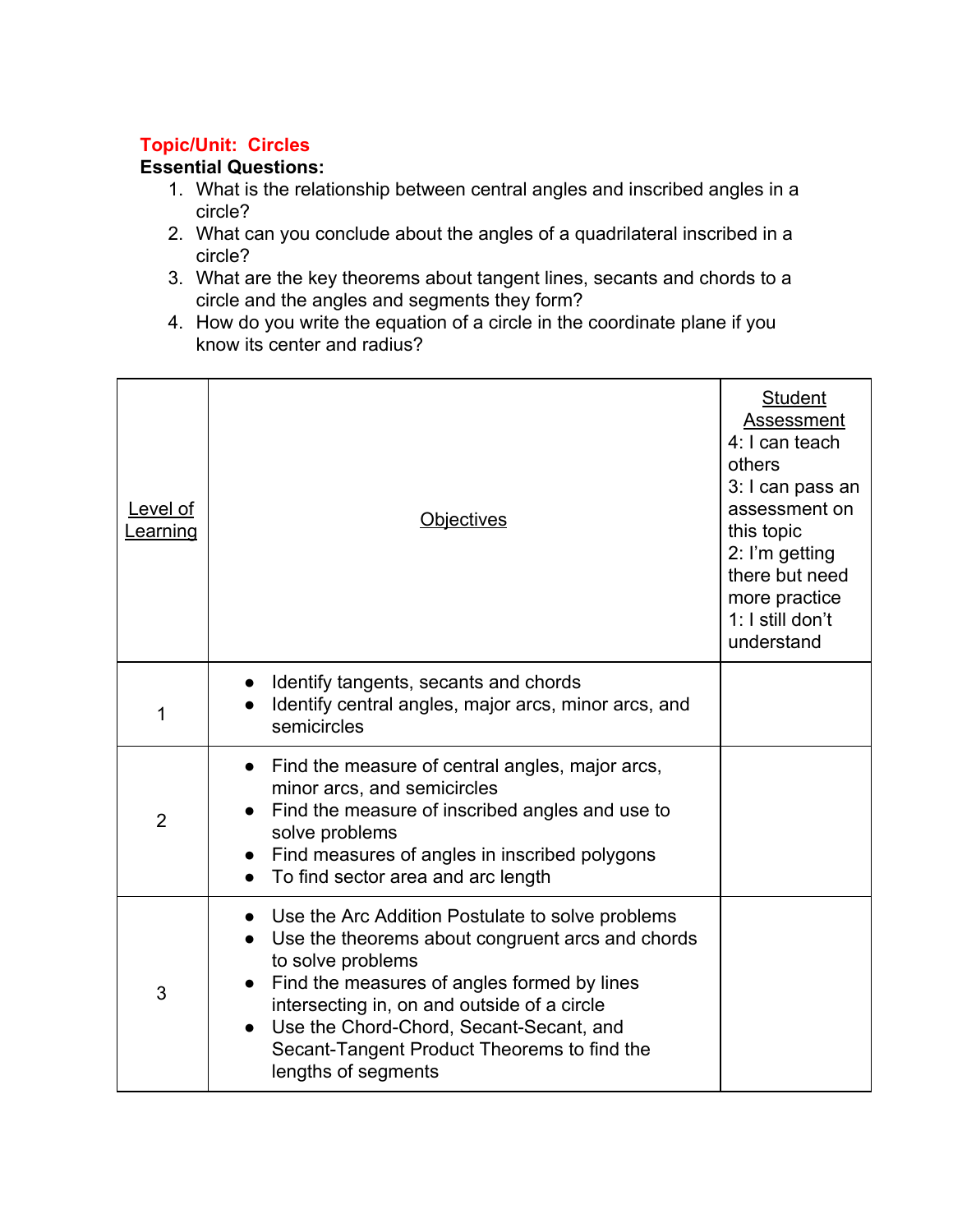| 4 | • Use theorems about tangents to solve problems<br>$\bullet$ To graph and find the equation of a circle in the<br>coordinate plane. |  |
|---|-------------------------------------------------------------------------------------------------------------------------------------|--|
|---|-------------------------------------------------------------------------------------------------------------------------------------|--|

# **Topic/Unit: Linear and Area Measurement**

- **1. How do you find the perimeter and area of polygons on the coordinate plane?**
- **2. How do you justify and use the formula for the circumference?**
- **3. How do you utilize the formulas for area to find areas of composite figures?**

| Level of<br><b>Learning</b> | <b>Objectives</b>                                                                                                                                                                                                                                                  | <b>Student</b><br>Assessment<br>4: I can teach<br>others<br>3: I can pass an<br>assessment on<br>this topic<br>2: I'm getting<br>there but need<br>more practice<br>1: I still don't<br>understand |
|-----------------------------|--------------------------------------------------------------------------------------------------------------------------------------------------------------------------------------------------------------------------------------------------------------------|----------------------------------------------------------------------------------------------------------------------------------------------------------------------------------------------------|
| 1                           | None                                                                                                                                                                                                                                                               |                                                                                                                                                                                                    |
| $\overline{2}$              | Find the perimeter of polygons<br>Find the area of polygons using the coordinate plane<br>Find the area of parallelograms, triangles,<br>trapezoids and rhombi<br>Find the circumference of a circle<br>Find areas of circles<br>Find the area of regular polygons |                                                                                                                                                                                                    |
| 3                           | Find the area of composite figures using the Area<br><b>Addition Postulate</b>                                                                                                                                                                                     |                                                                                                                                                                                                    |
| 4                           | None                                                                                                                                                                                                                                                               |                                                                                                                                                                                                    |